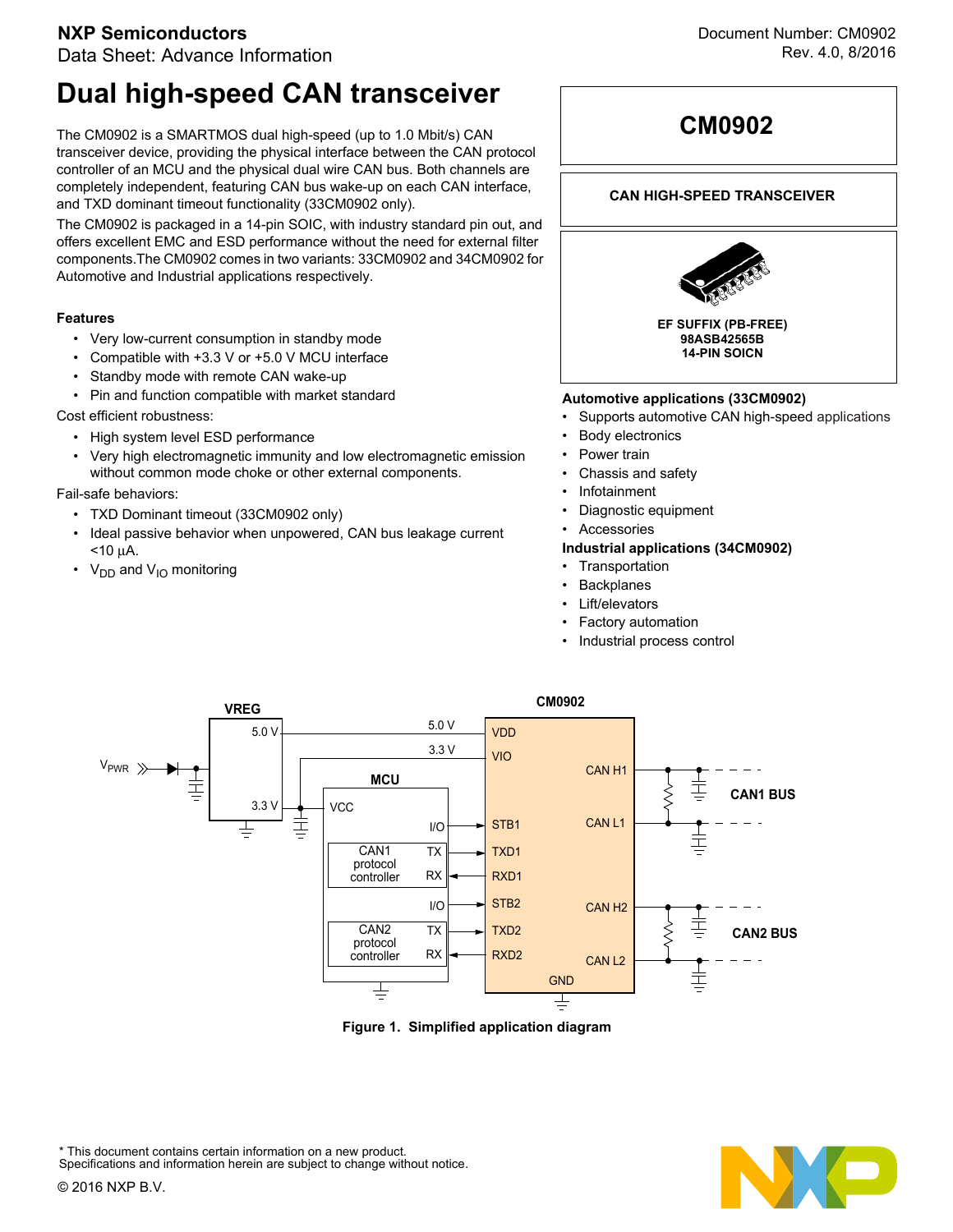# **Table of Contents**

| 1 |                                                                                                                                                                                                                                |  |
|---|--------------------------------------------------------------------------------------------------------------------------------------------------------------------------------------------------------------------------------|--|
| 2 |                                                                                                                                                                                                                                |  |
| 3 |                                                                                                                                                                                                                                |  |
|   |                                                                                                                                                                                                                                |  |
|   |                                                                                                                                                                                                                                |  |
| 4 |                                                                                                                                                                                                                                |  |
|   |                                                                                                                                                                                                                                |  |
|   |                                                                                                                                                                                                                                |  |
|   |                                                                                                                                                                                                                                |  |
|   |                                                                                                                                                                                                                                |  |
| 5 |                                                                                                                                                                                                                                |  |
|   |                                                                                                                                                                                                                                |  |
|   |                                                                                                                                                                                                                                |  |
|   |                                                                                                                                                                                                                                |  |
| 6 | Functional operation in the contract of the contract of the contract of the contract of the contract of the contract of the contract of the contract of the contract of the contract of the contract of the contract of the co |  |
|   |                                                                                                                                                                                                                                |  |
|   |                                                                                                                                                                                                                                |  |
|   |                                                                                                                                                                                                                                |  |
| 7 |                                                                                                                                                                                                                                |  |
|   |                                                                                                                                                                                                                                |  |
| 8 |                                                                                                                                                                                                                                |  |
|   |                                                                                                                                                                                                                                |  |
| 9 |                                                                                                                                                                                                                                |  |
|   |                                                                                                                                                                                                                                |  |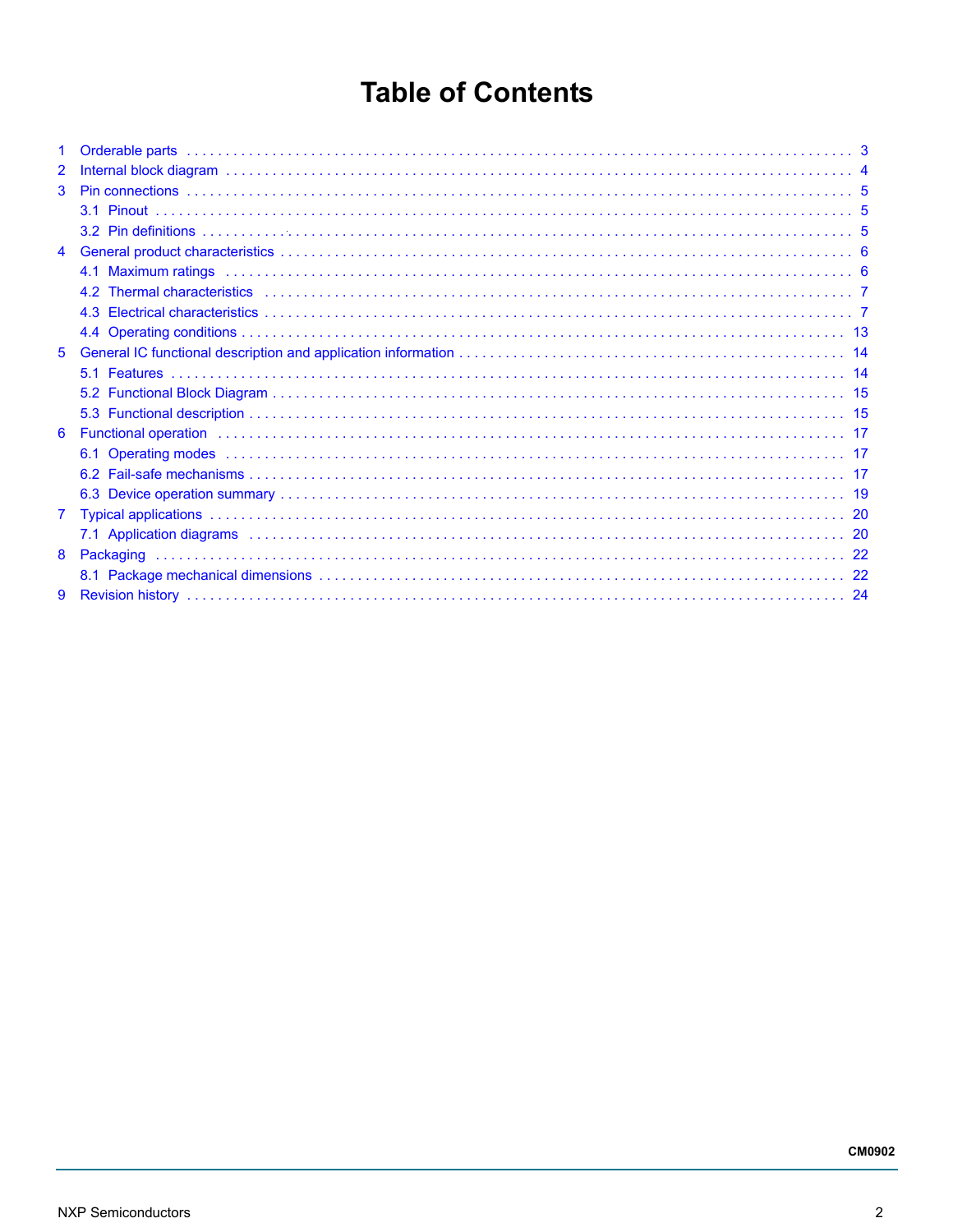# <span id="page-2-0"></span>**1 Orderable parts**

This section describes the part numbers available to be purchased along with their differences.

#### **Table 1. Orderable part variations**

| Part number (1) | Temperature (T <sub><math>\triangle</math></sub> ) | Package      | <b>TXD dominant protection</b> |
|-----------------|----------------------------------------------------|--------------|--------------------------------|
| MC33CM0902WEF   | -40 °C to 125 °C                                   | SOIC 14 pins | Available                      |
| MC34CM0902WEF   | -40 °C to 85 °C                                    |              | Not Available                  |

Notes

<span id="page-2-1"></span>1. To Order parts in Tape & Reel, add the R2 suffix to the part number.

Valid orderable part numbers are provided on the web. To determine the orderable part numbers for this device, go to [http://www.nxp.com](www.nxp.com) and perform a part number search.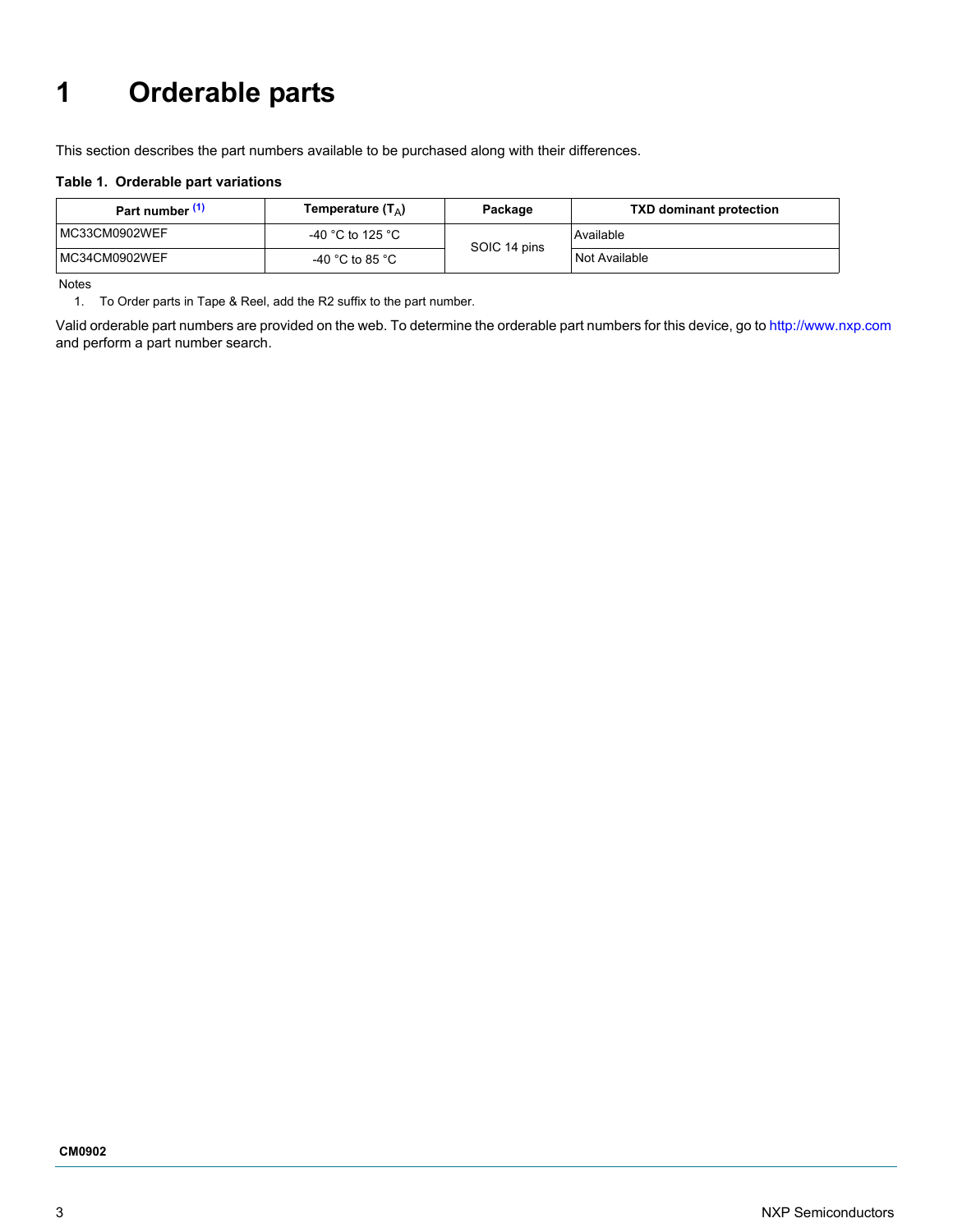# <span id="page-3-0"></span>**2 Internal block diagram**



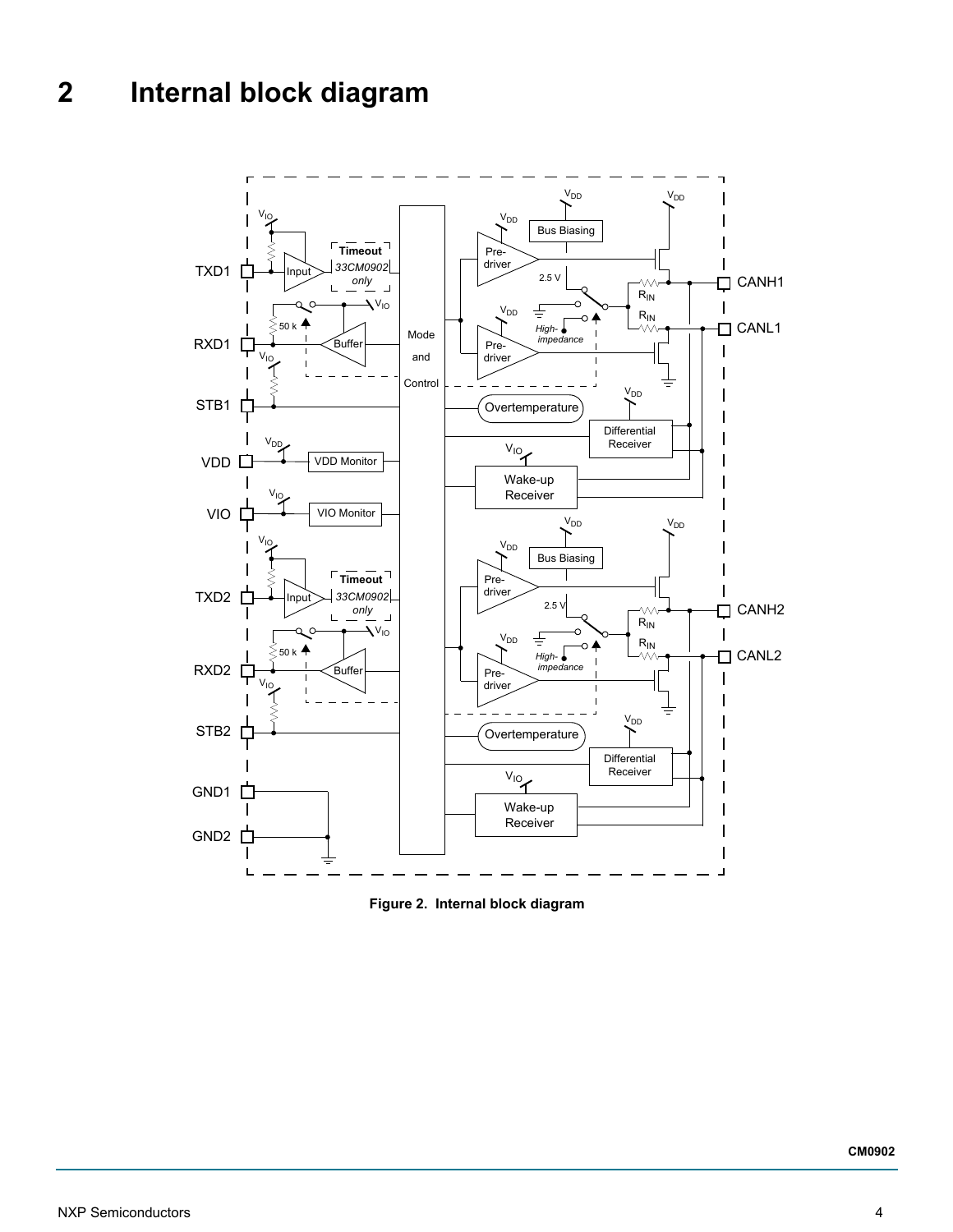# <span id="page-4-2"></span>**3 Pin connections**

## <span id="page-4-0"></span>**3.1 Pinout**



 **Figure 1. 14-Pin SOIC pinout**

# <span id="page-4-1"></span>**3.2 Pin definitions**

A functional description of each pin can be found in the Functional Pin Description section beginning on [page](#page-13-0) 14.

### **Table 2. CM0902 pin definitions**

| Pin number     | Pin name          | <b>Pin function</b> | <b>Definition</b>                              |
|----------------|-------------------|---------------------|------------------------------------------------|
| 1              | TXD <sub>1</sub>  | Input               | CAN1 bus transmit data pin                     |
| $\overline{2}$ | GND <sub>1</sub>  | Ground              | Ground 1                                       |
| 3              | <b>VDD</b>        | Input               | 5.0 V input supply for CAN driver and receiver |
| 4              | RXD <sub>1</sub>  | Output              | CAN1 bus receive data pin                      |
| 5              | GND <sub>2</sub>  | Ground              | Ground 2                                       |
| 6              | TXD <sub>2</sub>  | Input               | CAN2 bus transmit data pin                     |
| 7              | RXD <sub>2</sub>  | Output              | CAN2 bus receive data pin                      |
| 8              | STB <sub>2</sub>  | Input               | Standby input for CAN2 mode selection          |
| 9              | CANL <sub>2</sub> | Input/Output        | CAN2 low pin                                   |
| 10             | CANH <sub>2</sub> | Input/Output        | CAN2 high pin                                  |
| 11             | VIO.              | Input               | Input supply for the digital input output pins |
| 12             | CAN L1            | Input/Output        | CAN1 low pin                                   |
| 13             | CAN <sub>H1</sub> | Input/Output        | CAN1 high pin                                  |
| 14             | STB <sub>1</sub>  | Input               | Standby input for CAN1 mode selection          |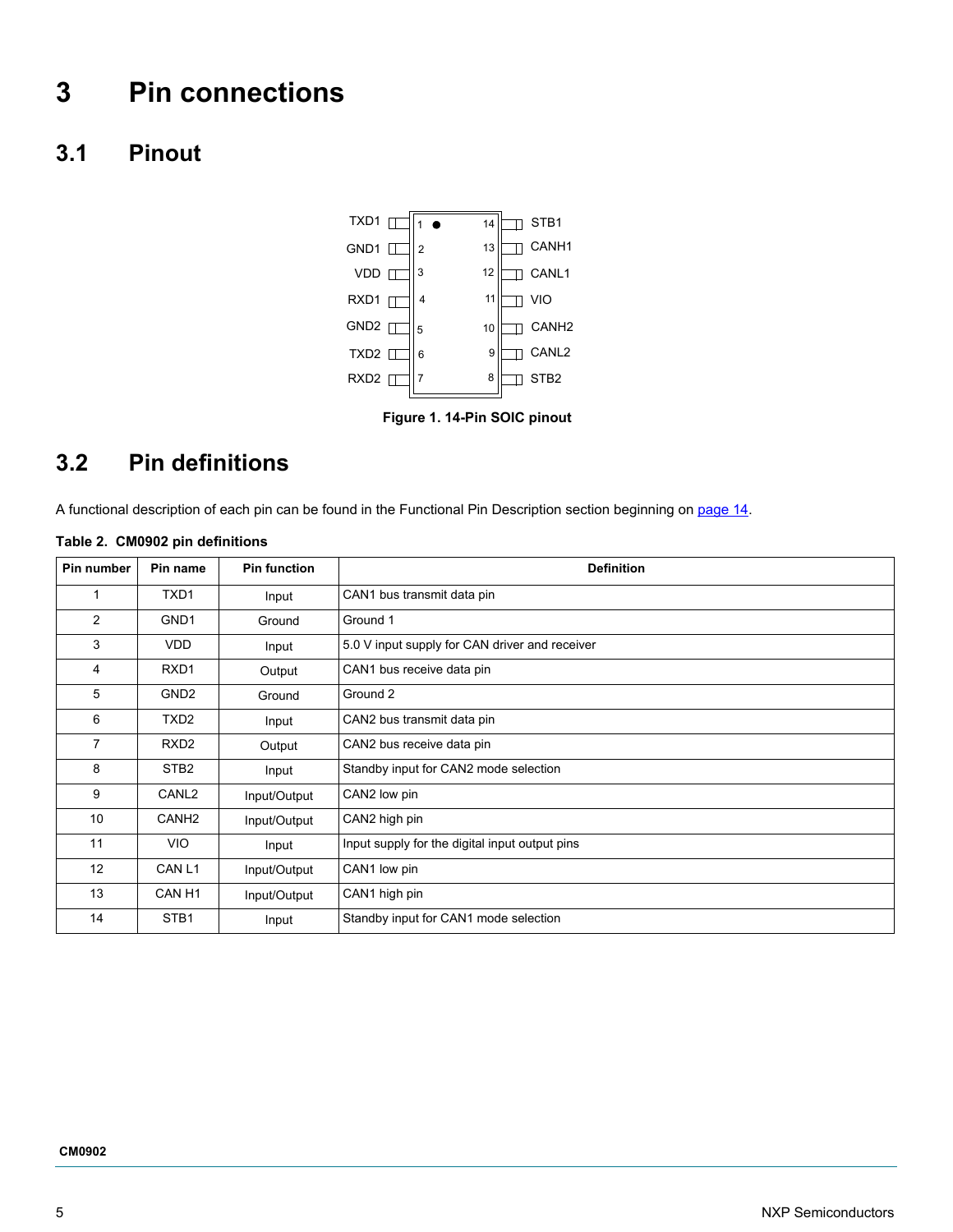# <span id="page-5-1"></span>**4 General product characteristics**

# <span id="page-5-0"></span>**4.1 Maximum ratings**

### **Table 3. Maximum ratings**

All voltages are with respect to ground unless otherwise noted. Exceeding these ratings may cause a malfunction or permanent damage to the device.

| Symbol                                     | <b>Description (rating)</b>                                                                                                                                                                                                                                                                                                                                                                                                                                                                                               | Min.  | Max.                                                          | Unit         | <b>Notes</b> |
|--------------------------------------------|---------------------------------------------------------------------------------------------------------------------------------------------------------------------------------------------------------------------------------------------------------------------------------------------------------------------------------------------------------------------------------------------------------------------------------------------------------------------------------------------------------------------------|-------|---------------------------------------------------------------|--------------|--------------|
| <b>Electrical ratings</b>                  |                                                                                                                                                                                                                                                                                                                                                                                                                                                                                                                           |       |                                                               |              |              |
| V <sub>DD</sub>                            | V <sub>DD</sub> Logic Supply Voltage                                                                                                                                                                                                                                                                                                                                                                                                                                                                                      |       | 7.0                                                           | $\vee$       |              |
| $V_{IO}$                                   | Input/Output Logic Voltage                                                                                                                                                                                                                                                                                                                                                                                                                                                                                                |       | 7.0                                                           | $\vee$       |              |
| V <sub>STB1</sub><br>V <sub>STB2</sub>     | Standby pin Input Voltage                                                                                                                                                                                                                                                                                                                                                                                                                                                                                                 |       | 7.0                                                           | $\vee$       |              |
| V <sub>TXD1</sub><br>V <sub>TXD2</sub>     | TXD Maximum Voltage Range                                                                                                                                                                                                                                                                                                                                                                                                                                                                                                 |       | 7.0                                                           | $\vee$       |              |
| V <sub>RXD1</sub><br>V <sub>RXD2</sub>     | RXD Maximum Voltage Range                                                                                                                                                                                                                                                                                                                                                                                                                                                                                                 |       | 7.0                                                           | $\vee$       |              |
| $V_{\mathsf{CANH1}}$<br>V <sub>CANH2</sub> | <b>CANH Bus Pin Maximum Range</b>                                                                                                                                                                                                                                                                                                                                                                                                                                                                                         | $-40$ | 40                                                            | $\vee$       |              |
| V <sub>CANL1</sub><br>V <sub>CANL2</sub>   | CANL Bus Pin Maximum Range                                                                                                                                                                                                                                                                                                                                                                                                                                                                                                | $-40$ | 40                                                            | $\vee$       |              |
| V <sub>ESD</sub>                           | <b>ESD Voltage</b><br>• Human Body Model (HBM) (all pins except CANHx and CANLx pins)<br>• Human Body Model (HBM) (CANHx, CANLx pins)<br>• Machine Model (MM)<br>• Charge Device Model (CDM) (corner pins)<br>• System level ESD<br>• 330 $\Omega$ / 150 pF unpowered according to IEC61000-4-2:<br>• 330 $\Omega$ / 150 pF unpowered according to OEM LIN, CAN, FLexray<br>Conformance<br>• 2.0 k $\Omega$ / 150 pF unpowered according to ISO10605.2008<br>• 2.0 k $\Omega$ / 330 pF powered according to ISO10605.2008 |       | ±2000<br>±8000<br>±200<br>±500(±750)<br>10<br>10<br>10<br>8.0 | $\vee$<br>kV | (2)          |

<span id="page-5-2"></span>Notes

2. ESD testing is performed in accordance with the Human Body Model (HBM) (C<sub>ZAP</sub> = 100 pF, R<sub>ZAP</sub> = 1500 Ω), the Machine Model (MM)  $(C_{ZAP} = 200 \text{ pF}, R_{ZAP} = 0 \Omega)$ , and the Charge Device Model.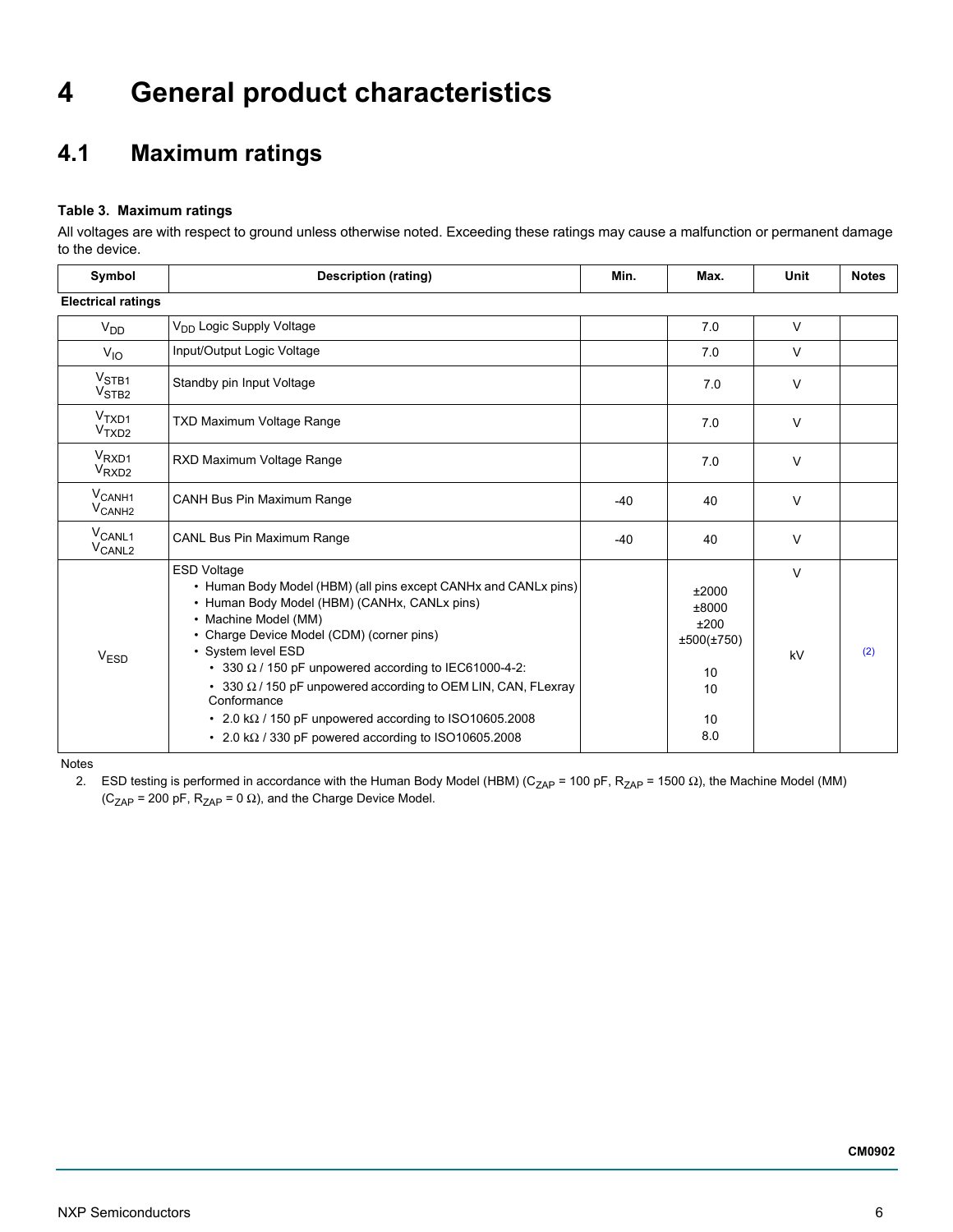## <span id="page-6-0"></span>**4.2 Thermal characteristics**

#### **Table 4. Thermal ratings**

| Symbol                     | Description (rating)                                        | Min.       | Typ. | Max.       | Unit          | <b>Notes</b> |
|----------------------------|-------------------------------------------------------------|------------|------|------------|---------------|--------------|
| <b>Thermal ratings</b>     |                                                             |            |      |            |               |              |
| $T_A$<br>$T_{\text{J}}$    | <b>Operating Temperature</b><br>• Ambient<br>• Junction     | -40<br>-40 |      | 125<br>150 | °С            |              |
| T <sub>STG</sub>           | Storage Temperature                                         | $-55$      |      | 150        | $^{\circ}C$   |              |
| T <sub>PPRT</sub>          | Peak Package Reflow Temperature During Reflow               |            |      |            | °C            |              |
|                            | Thermal resistance and package dissipation ratings          |            |      |            |               |              |
| $R_{\theta$ JA             | Junction-to-Ambient, Natural Convection, Single-layer Board |            |      | 140        | $\degree$ C/W |              |
| $\mathsf{T}_{\mathsf{SD}}$ | <b>Thermal Shutdown</b>                                     |            | 185  |            | $^{\circ}C$   |              |
| $T_{SDH}$                  | <b>Thermal Shutdown Hysteresis</b>                          |            | 10   |            | °С            |              |

# <span id="page-6-4"></span><span id="page-6-1"></span>**4.3 Electrical characteristics**

### **4.3.1 Static electrical characteristics**

### **Table 5. Static electrical characteristics**

Characteristics noted under conditions 4.5 V  $\leq$  V<sub>DD</sub>  $\leq$  5.5 V, 2.8 V  $\leq$  V<sub>IO</sub>  $\leq$  5.5 V, -40 °C  $\leq$  T<sub>A</sub>  $\leq$  125 °C, GND = 0.0 V, R on CANx bus (R<sub>L</sub>) = 60 Ω, unless otherwise noted. Typical values noted reflect the approximate parameter at T<sub>A</sub> = 25 °C under nominal conditions, unless otherwise noted.

<span id="page-6-3"></span><span id="page-6-2"></span>

| Symbol                 | <b>Characteristic</b>                                                                                                                                                                                                                                                                                                                                                                       | Min.            | Typ. | Max.                    | Unit                 | <b>Notes</b> |
|------------------------|---------------------------------------------------------------------------------------------------------------------------------------------------------------------------------------------------------------------------------------------------------------------------------------------------------------------------------------------------------------------------------------------|-----------------|------|-------------------------|----------------------|--------------|
| <b>Power input VDD</b> |                                                                                                                                                                                                                                                                                                                                                                                             |                 |      |                         |                      |              |
| $V_{DD}$               | VDD Supply Voltage Range<br>• Nominal operation                                                                                                                                                                                                                                                                                                                                             | 4.5             |      | 5.5                     | V                    |              |
| $V_{DD\_UV}$           | VDD Undervoltage Threshold                                                                                                                                                                                                                                                                                                                                                                  |                 |      | 4.5                     | $\vee$               |              |
| <b>V<sub>DD</sub></b>  | <b>VDD Supply Current</b><br>• Normal mode, TXD1 and TXD2 High<br>• Normal mode, TXD1 and TXD2 Low<br>• Standby mode                                                                                                                                                                                                                                                                        |                 | 80   | 8.0<br>130<br>10        | mA<br>mA<br>μA       | (3)          |
| Power input VIO        |                                                                                                                                                                                                                                                                                                                                                                                             |                 |      |                         |                      |              |
| $V_{IO}$               | VIO Supply Voltage Range<br>• Nominal operation                                                                                                                                                                                                                                                                                                                                             | 2.8             |      | 5.5                     | $\vee$               |              |
| $V_{IO\_UV}$           | VIO Undervoltage threshold                                                                                                                                                                                                                                                                                                                                                                  | $\qquad \qquad$ |      | 2.8                     | $\vee$               |              |
| $I_{\text{VIO}}$       | <b>VIO Supply Current</b><br>• Normal Mode (TXD1/TXD2 high CAN1/2 bus in recessive state)<br>• Normal Mode (TXD1, TXD2 high, CAN1/2 bus in dominant state)<br>• Standby mode (STB1 and STB2 high, BUS in recessive state,<br>wake-up filter and wake-up time out not active)<br>• Standby mode (STB1 and STB2 high, BUS in recessive state,<br>wake- up filter and wake-up time out active) | -               | 5    | 400<br>2.0<br>20<br>300 | μA<br>mA<br>μA<br>μA |              |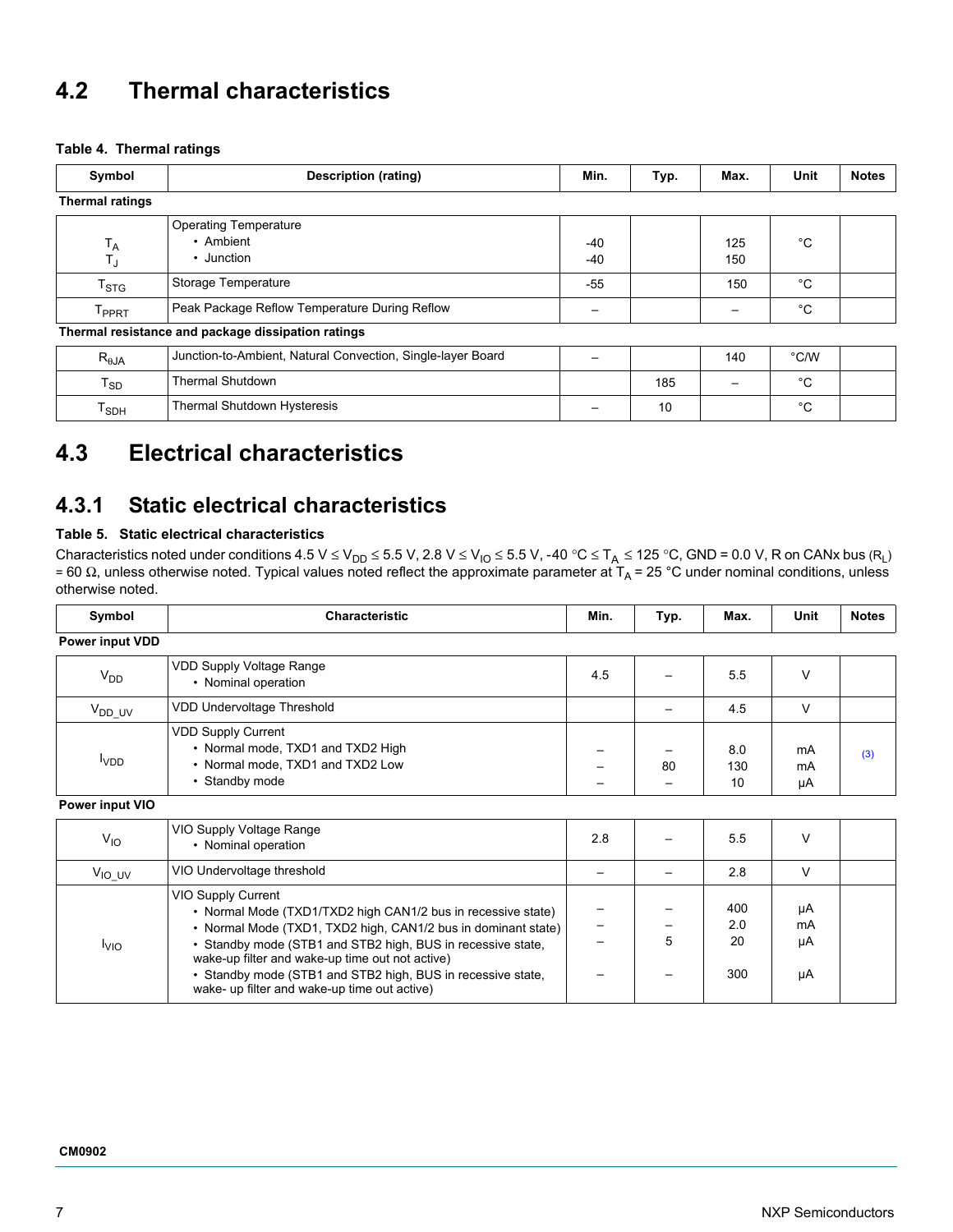### **Table 5. Static electrical characteristics (continued)**

Characteristics noted under conditions 4.5 V  $\leq$  V<sub>DD</sub>  $\leq$  5.5 V, 2.8 V  $\leq$  V<sub>IO</sub>  $\leq$  5.5 V, -40 °C  $\leq$  T<sub>A</sub>  $\leq$  125 °C, GND = 0.0 V, R on CANx bus (R<sub>L</sub>) = 60 Ω, unless otherwise noted. Typical values noted reflect the approximate parameter at T<sub>A</sub> = 25 °C under nominal conditions, unless otherwise noted.

<span id="page-7-1"></span><span id="page-7-0"></span>

| Symbol                            | Characteristic                                                                                                                                      | Min.                       | Typ.                              | Max.              | Unit            | <b>Notes</b> |
|-----------------------------------|-----------------------------------------------------------------------------------------------------------------------------------------------------|----------------------------|-----------------------------------|-------------------|-----------------|--------------|
| <b>STB1 INPUT</b>                 |                                                                                                                                                     |                            |                                   |                   |                 |              |
| $V_{STB1}$                        | Input Voltages<br>• High level input voltage<br>• Low level input voltage<br>• Input threshold hysteresis                                           | $0.7 \times V_{10}$<br>200 |                                   | 0.3               | V<br>V<br>mV    |              |
| R <sub>PU-STB1</sub>              | Pull-up resistor to V <sub>IO</sub>                                                                                                                 | $\qquad \qquad -$          | 100                               | $\qquad \qquad -$ | $k\Omega$       |              |
| <b>TXD1 INPUT</b>                 |                                                                                                                                                     |                            |                                   |                   |                 |              |
| V <sub>TXD1</sub>                 | Input Voltages<br>• High level input voltage<br>• Low level input voltage<br>• Input threshold hysteresis                                           | $0.7 \times V_{10}$<br>200 | 300                               | 0.3               | V<br>V<br>mV    |              |
| R <sub>PU-TXD1</sub>              | Pull-up Resistor to V <sub>IO</sub>                                                                                                                 | 5.0                        | $\overline{\phantom{m}}$          | 50                | $k\Omega$       |              |
| <b>RXD1 OUTPUT</b>                |                                                                                                                                                     |                            |                                   |                   |                 |              |
| $I_{\rm RXD1}$                    | Output Current<br>• RXD1 high, VRXD1 high = $V_{1O}$ - 0.4 V<br>• RXD1 low, VRXD1 high = $0.4$ V                                                    | $-5.0$<br>1.0              | $-2.5$<br>2.5                     | $-1.0$<br>5.0     | mA              |              |
| R <sub>PU-RXD1</sub>              | Pull-up Resistor to $V_{1O}$ (in Standby mode, without toggling - no wake-up<br>report)                                                             | 25                         | 50                                | 90                | $k\Omega$       |              |
| 3.<br><b>CANL1 and CANH1 pins</b> | I <sub>VDD</sub> for CAN1 or CAN2 operation                                                                                                         |                            |                                   |                   |                 |              |
| V <sub>REC1</sub>                 | Recessive Voltage, TXD1 high, no load<br>• CANL1 recessive voltage<br>• CANH1 recessive voltage                                                     | 2.0<br>2.0                 | 2.5<br>2.5                        | 3.0<br>3.0        | V               |              |
| V <sub>DIFF_REC1</sub>            | CANH1 - CANL1 Differential Recessive Voltage, TXD1 high, no load                                                                                    | -50                        | $\overline{\phantom{m}}$          | 50                | mV              |              |
| V <sub>REC_SM1</sub>              | Recessive voltage, sleep mode, no load<br>• CANL1 recessive voltage<br>• CANH1 recessive voltage                                                    | $-0.1$<br>$-0.1$           |                                   | 0.1<br>0.1        | $\vee$          |              |
| V <sub>DOM1</sub>                 | Dominant Voltage, TXD1 low (t < TX <sub>DOM</sub> ), R <sub>L</sub> = 45 to 65 $\Omega$<br>• CANL1 dominant voltage<br>• CANH1 dominant voltage     | 0.5<br>2.75                |                                   | 2.25<br>4.5       | V               |              |
| VDIFF_DOM1                        | CANH1 - CANL1 Differential Dominant Voltage, $R_L$ = 45 to 65 $\Omega$ ,<br>TxD1 <sub>LOW</sub>                                                     | 1.5                        | 2.0                               | 3.0               | V               |              |
| V <sub>SYM1</sub>                 | Driver symmetry CANH1 + CANL1                                                                                                                       | 0.9                        | 1.0                               | 1.1               | V <sub>DD</sub> |              |
| I <sub>LIM1</sub>                 | Current limitation, TXD1 low (t < TX <sub>DOM</sub> )<br>• CANL1 current limitation, CANL1 5.0 V to 28 V<br>• CANH1 current limitation, CANH1 = 0 V | 40<br>$-100$               |                                   | 100<br>-40        | mA              |              |
| V <sub>DIFF_THR1</sub>            | CANH1 - CANL1 Differential Input Threshold                                                                                                          | 0.5                        | $\overbrace{\phantom{123221111}}$ | 0.9               | V               |              |
| V <sub>DIFF_HYS1</sub>            | CANH1 - CANL1 Differential Input Voltage Hysteresis                                                                                                 | 50                         | $\qquad \qquad -$                 | 400               | mV              |              |
| V <sub>DIFF_THR_S1</sub>          | CANH1 - CANL1 Differential Input Threshold, in Standby mode                                                                                         | 0.4                        | —                                 | 1.15              | V               |              |
| V <sub>CM1</sub>                  | Common Mode Voltage                                                                                                                                 | $-15$                      | $\qquad \qquad -$                 | 20                | V               |              |
|                                   | Input Resistance                                                                                                                                    |                            |                                   |                   |                 |              |

 $R_{IN\;DIF1}$  CANH1, CANL1 Differential Input Resistance 10 10 - 100 kΩ

5.0 5.0

– – 50 50 kΩ

<span id="page-7-3"></span> ${\sf R}_{\sf IN1}$ 

<span id="page-7-2"></span>• CANL1 input resistance • CANH1 input resistance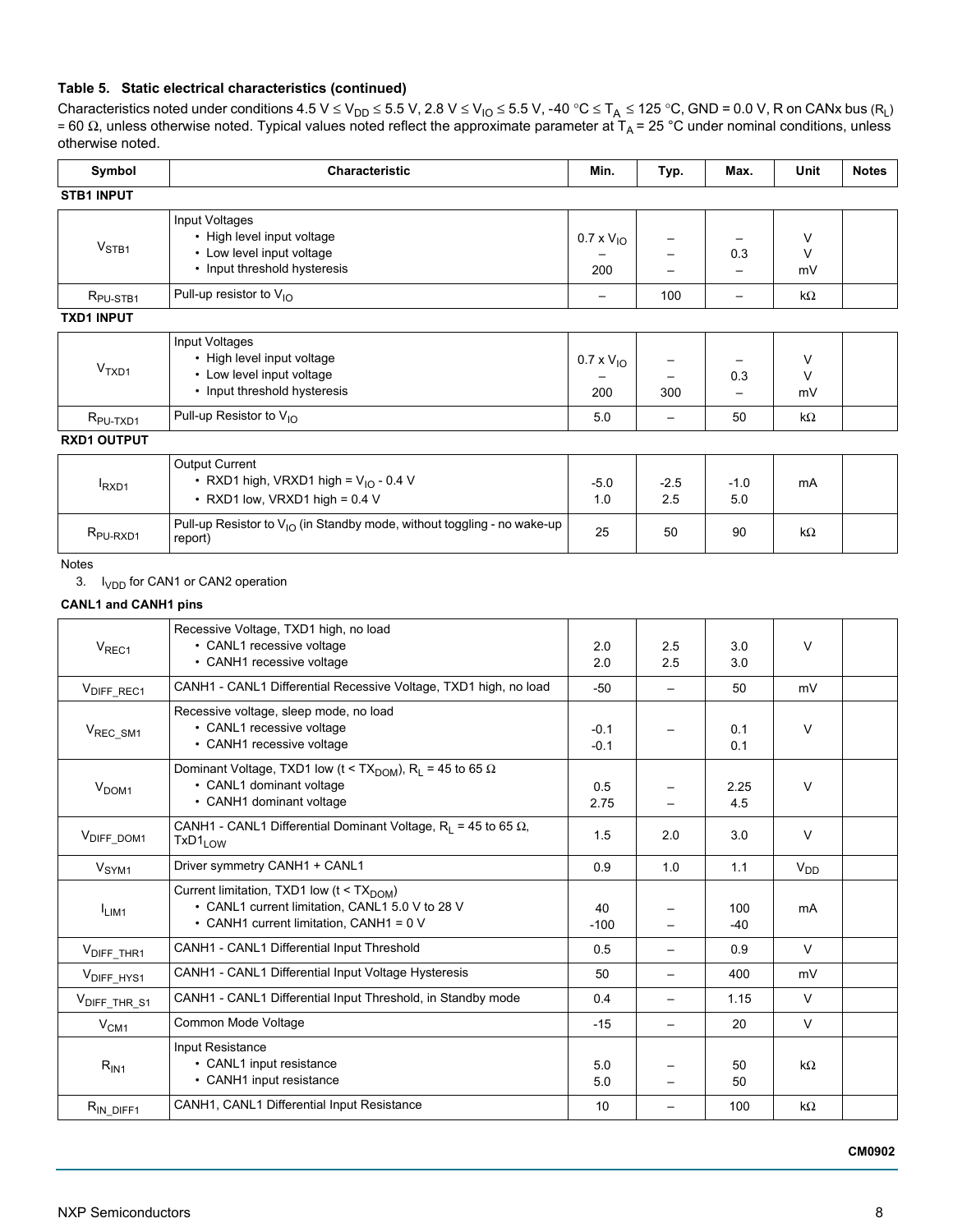### **Table 5. Static electrical characteristics (continued)**

Characteristics noted under conditions 4.5 V  $\leq$  V<sub>DD</sub>  $\leq$  5.5 V, 2.8 V  $\leq$  V<sub>IO</sub>  $\leq$  5.5 V, -40 °C  $\leq$  T<sub>A</sub>  $\leq$  125 °C, GND = 0.0 V, R on CANx bus (R<sub>L</sub>) = 60 Ω, unless otherwise noted. Typical values noted reflect the approximate parameter at T<sub>A</sub> = 25 °C under nominal conditions, unless otherwise noted.

| Symbol                      | <b>Characteristic</b>                                                                                                                                                                                   | Min.                       | Typ.                     | Max.                     | Unit         | <b>Notes</b> |
|-----------------------------|---------------------------------------------------------------------------------------------------------------------------------------------------------------------------------------------------------|----------------------------|--------------------------|--------------------------|--------------|--------------|
| RIN_MATCH1                  | Input Resistance Matching                                                                                                                                                                               | $-3.0$                     | $\overline{\phantom{0}}$ | 3.0                      | $\%$         |              |
| I <sub>IN_UPWR1</sub>       | CANL1 or CANH1 input current, device unpowered, VDD = VIO = 0 V,<br>VCANL1 and VCANH1 0.0 to 5.0 V range<br>• VDD connected with R=0.0 K $\Omega$ to GND<br>• VDD connected with R=47 K $\Omega$ to GND | $-10$<br>$-10$             |                          | 10<br>10                 | μA           |              |
| R <sub>IN_UPWR1</sub>       | CANL1, CANH1 Input Resistance, $V_{CANL1} = V_{CANH1} = \pm 12 V$                                                                                                                                       | 10                         | $\overline{\phantom{0}}$ | $\overline{\phantom{0}}$ | kΩ           |              |
| C <sub>CAN</sub> CAP1       | CANL1, CANH1 Input Capacitance                                                                                                                                                                          | $\overline{\phantom{0}}$   | 20                       | $\overline{\phantom{a}}$ | pF           | (4)          |
| $CDIFF_CAP1$                | CANL1, CANH1 Differential Input Capacitance                                                                                                                                                             | $\overline{\phantom{0}}$   | 10                       | $\qquad \qquad -$        | pF           | (4)          |
| STB2 input                  |                                                                                                                                                                                                         |                            |                          |                          |              |              |
| V <sub>STB2</sub>           | Input Voltages<br>• High level Input voltage<br>• Low level input voltage<br>• Input threshold hysteresis                                                                                               | $0.7 \times V_{10}$<br>200 |                          | 0.3                      | V<br>V<br>mV |              |
| R <sub>PU-STB2</sub>        | Pull-up Resistor to V <sub>IO</sub>                                                                                                                                                                     |                            | 100                      | $\overline{\phantom{0}}$ | kΩ           |              |
| <b>TXD2 INPUT</b>           |                                                                                                                                                                                                         |                            |                          |                          |              |              |
| V <sub>TXD2</sub>           | Input Voltages<br>• High level Input voltage<br>• Low level input voltage<br>• Input threshold hysteresis                                                                                               | $0.7 \times V_{10}$<br>200 | 300                      | 0.3                      | V<br>V<br>mV |              |
| R <sub>PU-TXD2</sub>        | Pull-up Resistor to $V_{1O}$                                                                                                                                                                            | 5.0                        | $\overline{\phantom{0}}$ | 50                       | kΩ           |              |
| <b>RXD2 OUTPUT</b>          |                                                                                                                                                                                                         |                            |                          |                          |              |              |
| $I_{RXD2}$                  | <b>Output Current</b><br>• RXD2 high, VRXD2 high = $V_{10}$ - 0.4 V<br>• RXD2 low, VRXD2 high = $0.4$ V                                                                                                 | $-5.0$<br>1.0              | $-2.5$<br>2.5            | $-1.0$<br>5.0            | mA           |              |
| R <sub>PU-RXD2</sub>        | Pull-up Resistor to $V_{1O}$ (in Standby mode, without toggling - no wake-up<br>report)                                                                                                                 | 25                         | 50                       | 90                       | kΩ           |              |
| <b>CANL2 and CANH2 Pins</b> |                                                                                                                                                                                                         |                            |                          |                          |              |              |
| V <sub>REC2</sub>           | Recessive Voltage, TXD2 high, no load<br>• CANL2 recessive voltage<br>• CANH2 recessive voltage                                                                                                         | 2.0<br>2.0                 | 2.5<br>2.5               | 3.0<br>3.0               | V            |              |
| V <sub>DIFF_REC2</sub>      | CANH2 - CANL2 Differential Recessive Voltage, TXD2 high, no load                                                                                                                                        | $-50$                      |                          | 50                       | mV           |              |
| $V_{REC\_SM2}$              | Recessive voltage, sleep mode, no load<br>• CANL2 recessive voltage<br>• CANH2 recessive voltage                                                                                                        | $-0.1$<br>$-0.1$           |                          | 1.0<br>1.0               | V            |              |
| V <sub>DOM2</sub>           | Dominant Voltage, TXD2 low (t < TX <sub>DOM</sub> ), R <sub>L</sub> = 45 $\Omega$ to 65 $\Omega$<br>• CANL2 dominant voltage<br>• CANH2 dominant voltage                                                | 0.5<br>2.75                |                          | 2.25<br>4.5              | V            |              |
| V <sub>DIFF_DOM2</sub>      | CANH2 - CANL2 Differential Dominant Voltage, R <sub>L</sub> = 45 $\Omega$ to 65 $\Omega$ ,<br>TxD2 <sub>LOW</sub>                                                                                       | 1.5                        | 2.0                      | 3.0                      | V            |              |
| V <sub>SYM2</sub>           | Driver symmetry CANH2 + CANL2                                                                                                                                                                           | 0.9                        | 1.0                      | 1.1                      | $V_{DD}$     |              |
| $I_{LIM2}$                  | Current Limitation, TXD2 low (t < TX <sub>DOM</sub> )<br>• CANL2 current limitation, CANL2 5.0 V to 28 V<br>• CANH2 current limitation, CANH2 = 0.0 V                                                   | 40<br>$-100$               | $\overline{\phantom{0}}$ | 100<br>-40               | mA           |              |

Notes

<span id="page-8-0"></span>4. Guaranteed by design and characterization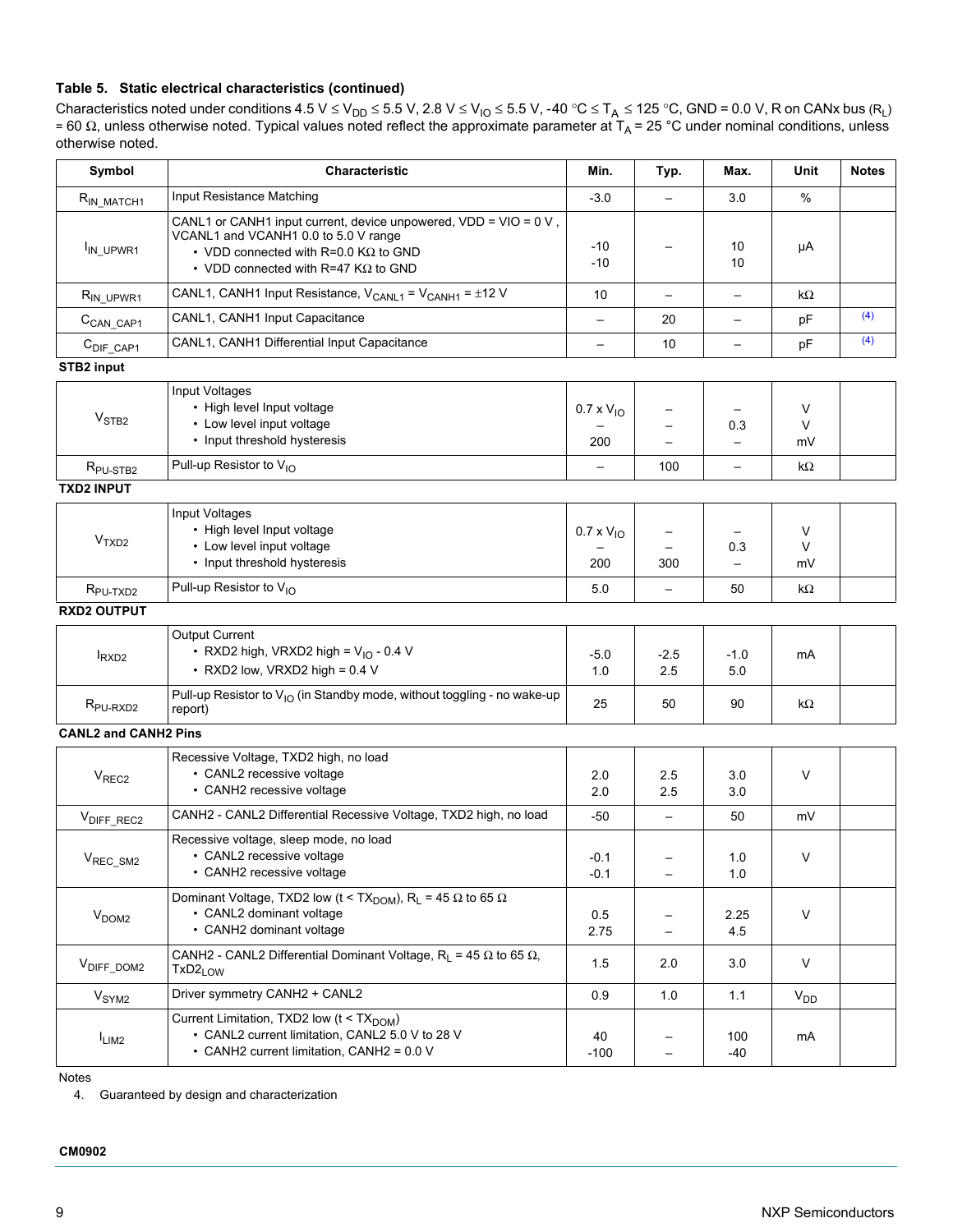#### **Table 5. Static electrical characteristics (continued)**

Characteristics noted under conditions 4.5 V  $\leq$  V<sub>DD</sub>  $\leq$  5.5 V, 2.8 V  $\leq$  V<sub>IO</sub>  $\leq$  5.5 V, -40 °C  $\leq$  T<sub>A</sub>  $\leq$  125 °C, GND = 0.0 V, R on CANx bus (R<sub>L</sub>) = 60 Ω, unless otherwise noted. Typical values noted reflect the approximate parameter at T<sub>A</sub> = 25 °C under nominal conditions, unless otherwise noted.

| Symbol                        | <b>Characteristic</b>                                                                                                                                                                      | Min.            | Typ. | Max.     | Unit      | <b>Notes</b> |
|-------------------------------|--------------------------------------------------------------------------------------------------------------------------------------------------------------------------------------------|-----------------|------|----------|-----------|--------------|
|                               | <b>CANL2 and CANH2 Pins (continued)</b>                                                                                                                                                    |                 |      |          |           |              |
| V <sub>DIFF</sub> _THR2       | CANH2 - CANL2 Differential Input Threshold                                                                                                                                                 | 0.5             |      | 0.9      | V         |              |
| V <sub>DIFF_HYS2</sub>        | CANH2 - CANL2 Differential Input Voltage Hysteresis                                                                                                                                        | 50              |      | 400      | mV        |              |
| V <sub>DIFF_THR_S2</sub>      | CANH2 - CANL2 Differential Input Threshold, in Standby mode                                                                                                                                | 0.4             |      | 1.15     | $\vee$    |              |
| V <sub>CM2</sub>              | Common Mode Voltage                                                                                                                                                                        | $-15$           |      | 20       | $\vee$    |              |
| $R_{IN2}$                     | <b>Input Resistance</b><br>• CANL2 input resistance<br>• CANH2 input resistance                                                                                                            | 5.0<br>5.0      |      | 50<br>50 | $k\Omega$ |              |
| $R_{IN\_DIFF2}$               | CANH2, CANL2 Differential Input Resistance                                                                                                                                                 | 10              |      | 100      | kΩ        |              |
| $R_{IN\_MATCH2}$              | Input Resistance Matching                                                                                                                                                                  | $-3.0$          |      | 3.0      | %         |              |
| I <sub>IN</sub> UPWR2         | CANL2 or CANH2 input current, device unpowered, $VDD = VIO = 0 V$ ,<br>VCANL2 and VCANH2 0.0 to 5.0 V range<br>• VDD connected with R=0KOhm to GND<br>• VDD connected with R=47KOhm to GND | $-10$<br>$-10$  |      | 10<br>10 | μA        |              |
| $R_{IN_UPPWR2}$               | CANL2, CANH2 Input Resistance, VCANL2 = VCANH2= $\pm$ 12 V                                                                                                                                 | 10              |      |          | $k\Omega$ |              |
| C <sub>CAN_CAP2</sub>         | CANL2, CANH2 Input Capacitance (guaranteed by design and<br>characterization)                                                                                                              |                 | 20   |          | pF        |              |
| $C_{\text{DIF}\_\text{CAP2}}$ | CANL2, CANH2 Differential Input Capacitance                                                                                                                                                | $\qquad \qquad$ | 10   |          | pF        | (5)          |
| $T_{SD}$                      | <b>Thermal Shutdown</b>                                                                                                                                                                    | 150             | 185  |          | °C        |              |

Notes

<span id="page-9-0"></span>5. Guaranteed by design and characterization

### **4.3.2 Dynamic electrical characteristic**

#### **Table 6. Dynamic** electrical characteris**tics**

Characteristics noted under conditions 4.5 V ≤ V<sub>DD</sub> ≤ 5.5 V, 2.8 V ≤ V<sub>IO</sub> ≤ 5.5 V, -40 °C ≤ T<sub>A</sub> ≤ 125 °C, GND = 0 V, R on CANx bus (R<sub>L</sub>) = 60 Ω, unless otherwise noted. Typical values noted reflect the approximate parameter at T<sub>A</sub> = 25 °C under nominal conditions, unless otherwise noted.

<span id="page-9-5"></span><span id="page-9-4"></span><span id="page-9-2"></span>

| Symbol                   | <b>Characteristic</b>                                         | Min.                     | Typ. | Max. | Unit | <b>Notes</b> |
|--------------------------|---------------------------------------------------------------|--------------------------|------|------|------|--------------|
| <b>Timing parameterS</b> |                                                               |                          |      |      |      |              |
| $tX_{DOM}$               | TXD DOM                                                       | 2.5                      |      | 16   | ms   | (6)          |
| $t_{\text{LOOP}}$        | T Loop                                                        |                          |      | 255  | ns   |              |
| t <sub>WU FLT1</sub>     | <b>TWU Filter1</b>                                            | 0.5                      |      | 5.0  | μs   |              |
| t <sub>WU_FLT2</sub>     | <b>TWU Filter2</b>                                            | 0.08                     |      | 1.0  | μs   |              |
| t <sub>TGLT</sub>        | <b>Tdelay During Toggling</b>                                 |                          |      | 1.5  | μs   |              |
| t <sub>wu_TO</sub>       | Twake-up Timeout                                              | 1.5                      |      | 7.0  | ms   |              |
| <sup>t</sup> DELAY PWR   | Delay Between Power-up and Device Ready                       | $\overline{\phantom{0}}$ | 120  | 300  | μs   |              |
| <sup>I</sup> DELAY SN    | Transition Time from Standby to Normal mode (STB high to low) |                          |      | 40   | μs   |              |

<span id="page-9-6"></span><span id="page-9-3"></span><span id="page-9-1"></span>Notes

6. 33CM0902 version only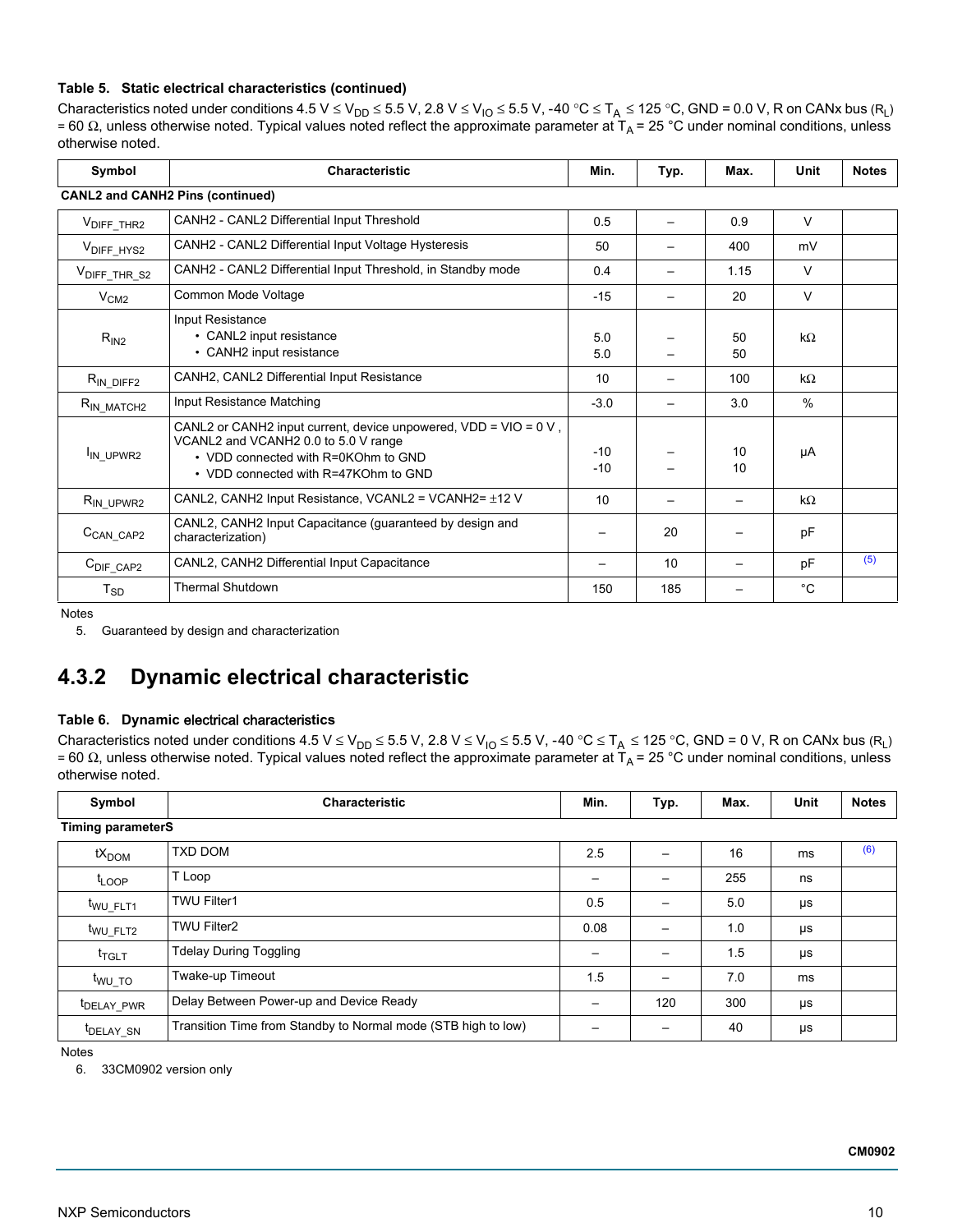

**Figure 3. Timing test circuit**



**Figure 4. CAN timing diagram**



<span id="page-10-0"></span>**Figure 5. Wake-up pattern timing illustration**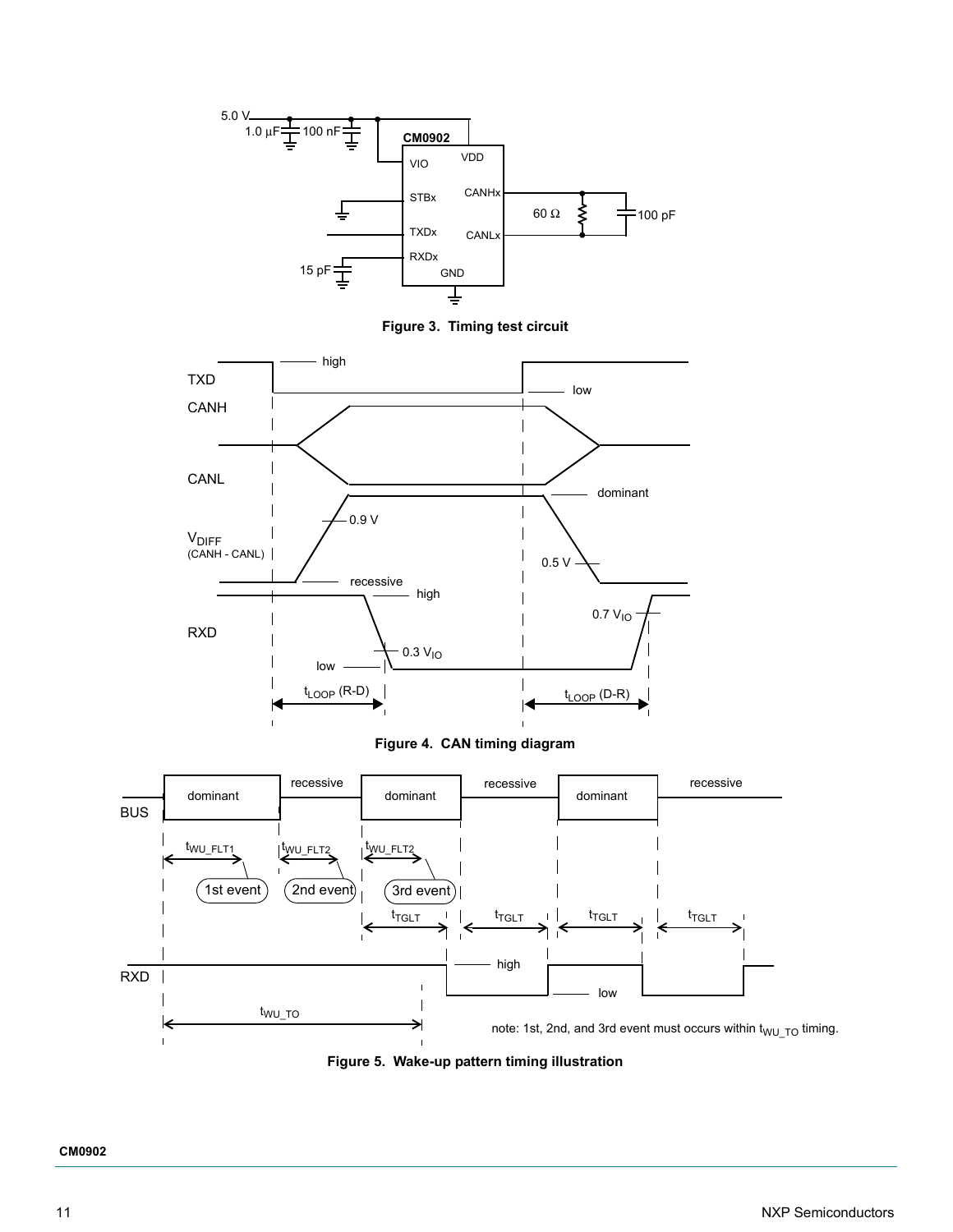

note: only the 1st and the 2nd event occurred within  $t_{WU\_TO}$  timing.

**Figure 6. Timeout wake-up timing illustration**

<span id="page-11-0"></span>

<span id="page-11-1"></span>**Figure 7. TXD dominant timeout detection illustration**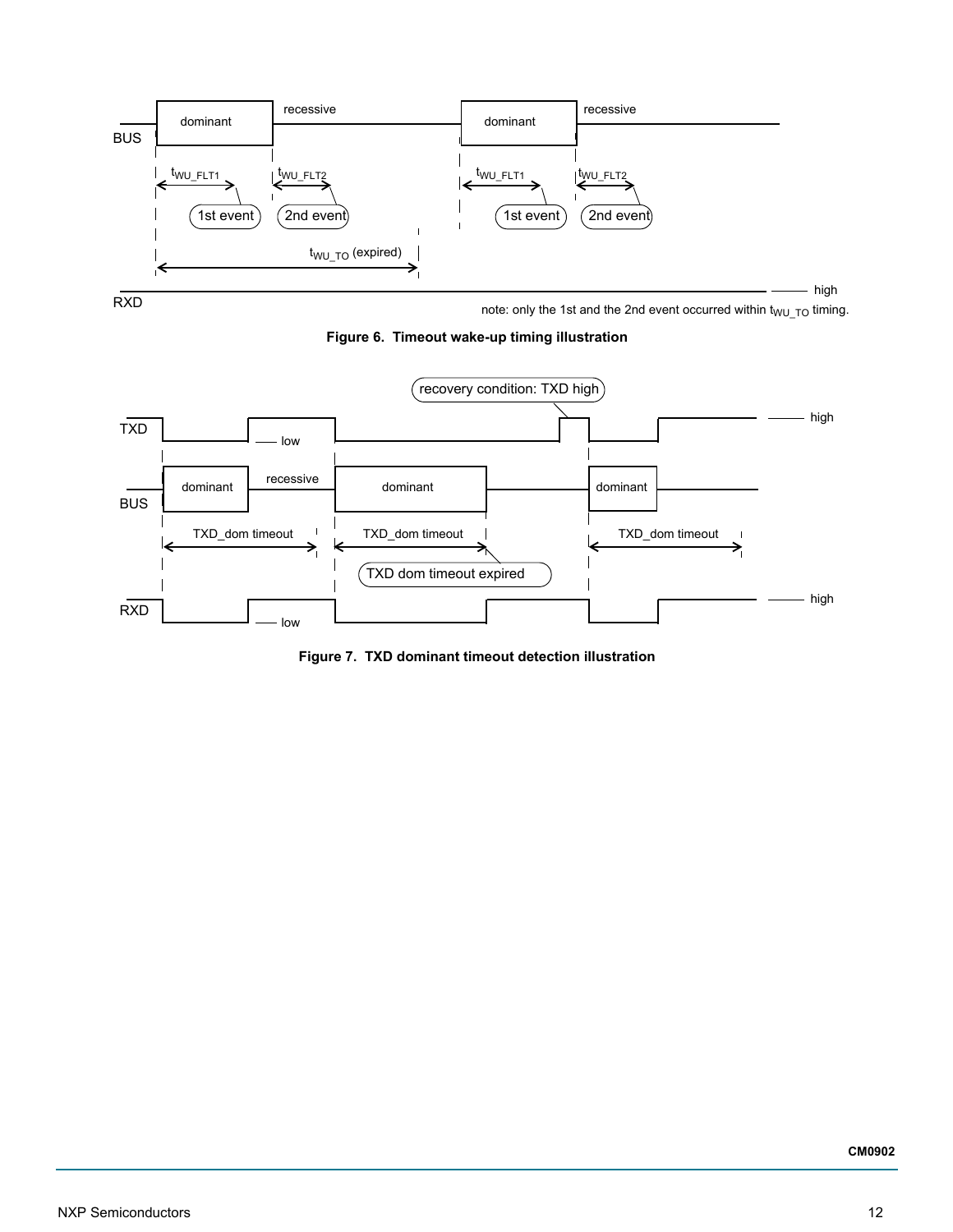# <span id="page-12-0"></span>**4.4 Operating conditions**

This section describes the operating conditions of the device. Conditions apply to all the following data, unless otherwise noted.

### **Table 7. Operating conditions**

All voltages are with respect to ground unless otherwise noted. Exceeding these ratings may cause a malfunction or permanent damage to the device.

| Symbol      | Ratings                                      | Min.               | Max. | Unit | <b>Notes</b> |
|-------------|----------------------------------------------|--------------------|------|------|--------------|
| $V_{DDF}$   | Functional Operating $V_{DD}$ voltage        | V <sub>DD</sub> UV | 7.0  |      | (7)          |
| $V_{DD,OP}$ | Parametric Operating $V_{DD}$ voltage        | 4.5                | 5.5  |      |              |
| $V_{IO,F}$  | Functional Operating V <sub>IO</sub> voltage | V <sub>IO UV</sub> | 7.0  |      | (7           |
| $V_{IO}$ op | Parametric Operating $V_{1O}$ voltage        | 2.8                | 5.5  |      |              |

<span id="page-12-1"></span>Notes

7. Functional operating voltage is defined as device functional or CAN in recessive state



#### Notes

<span id="page-12-3"></span><span id="page-12-2"></span>**Figure 8. Supply voltage operating range**

- 8. **Device functional**: Device can operate in this voltage range without damage. Electrical characteristics are not fully guaranteed in this range.
- 9. **Device functional or CAN bus recessive state**: Device is either functional (see Note 1), or is maintained in recessive state. No false dominant state on CAN bus; dominant state is only controlled by TXDx low level.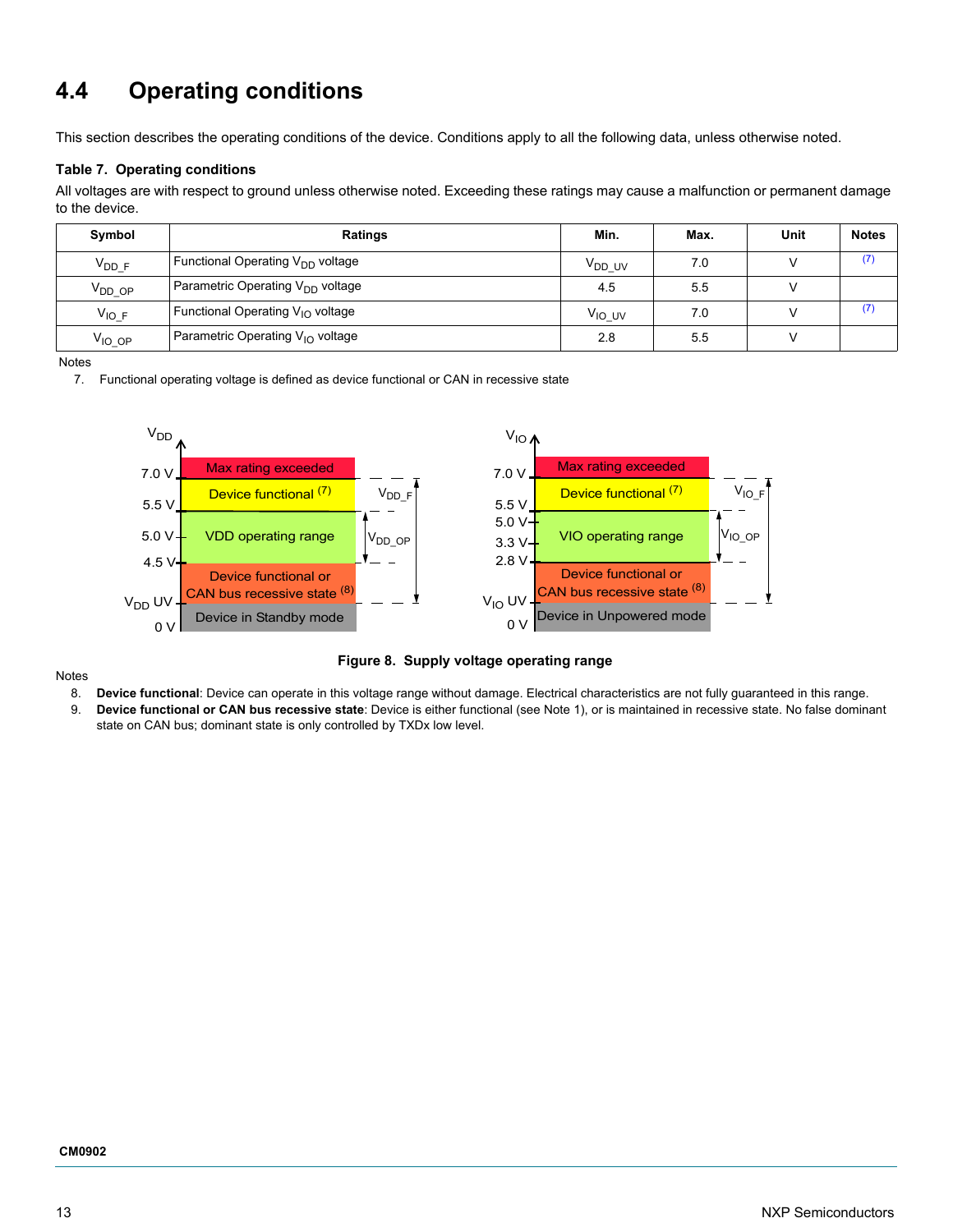# <span id="page-13-0"></span>**5 General IC functional description and application information**

The CM0902 is a SMARTMOS two channel high-speed CAN transceiver, providing the physical interface between the CAN protocol controller of an MCU and the physical two-wire CAN bus, featuring CAN bus wake-up on each CAN channel and TXD dominant timeout (33CM0902 version only). The two CAN physical layers are packaged in a 14-pin SOIC with market standard pin out, and offer excellent EMC and ESD performance without the need for external filter components. These meet the ISO 11898-2 and ISO11898-5 standards, and provide low leakage on CAN bus while unpowered.

The device is supplied from VDD, while VIO allows automatic operation with 5.0 V and 3.3 V microcontrollers interface.

## <span id="page-13-1"></span>**5.1 Features**

- Very low current consumption in standby mode
- Automatic adaptation to 3.3 V or 5.0 V MCU communication
- Standby mode with remote CAN wake-up
- Pin and function compatible with market standard
- Cost efficient robustness:
	- High system level ESD performance
	- Very high electromagnetic Immunity and low electromagnetic emission without common mode choke or other external components.
- Fail-safe behaviors:
	- TXD Dominant timeout (33CM0902 only)
	- Ideal passive behavior when unpowered, CAN bus leakage current <10 μA.
- $V_{DD}$  and  $V_{1O}$  monitoring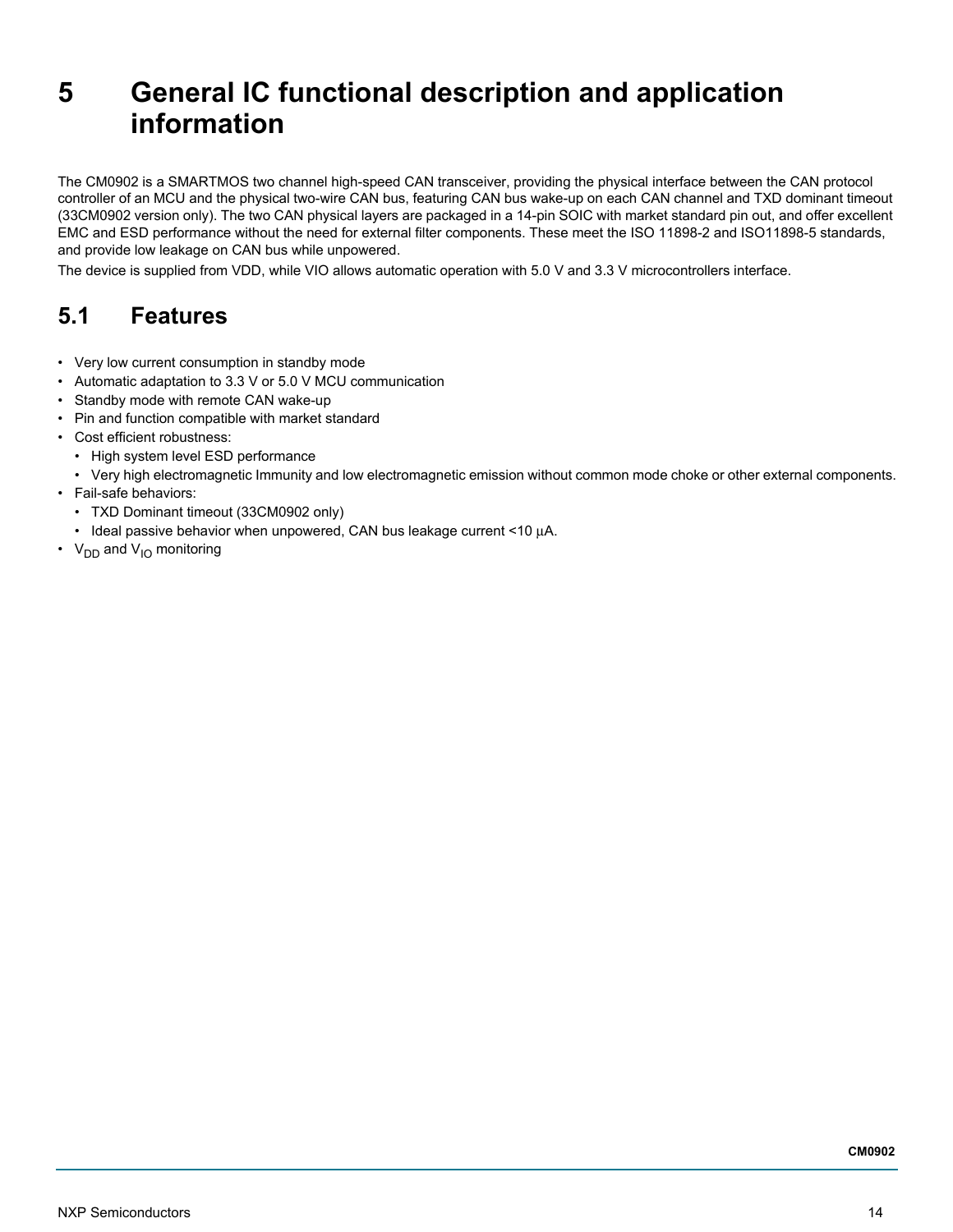# <span id="page-14-0"></span>**5.2 Functional Block Diagram**



## <span id="page-14-1"></span>**5.3 Functional description**

### 5.3.1 V<sub>DD</sub> power supply

This is the supply for the CANHx and CANLx bus drivers, the bus differential receiver and the bus biasing voltage circuitry.  $V_{DD}$  is monitored for undervoltage conditions. See [Fail-safe mechanisms](#page-16-1).

When the device is in standby mode, the consumption on VDD is extremely low (Refer to [IVDD\)](#page-6-2).

### 5.3.2 V<sub>IO</sub> digital I/O power supply

This is the supply for the TXDx, RXDx, and STBx digital input outputs pins.  $V<sub>IO</sub>$  also supplies the low power differential wake-up receivers and filter circuitry. This allows detecting and reporting bus wake-up events with device supplied only from  $V_{10}$ .  $V_{10}$  is monitored for undervoltage conditions. See [Fail-safe mechanisms.](#page-16-1)

When the device is in Standby mode, the consumption on  $V_{1O}$  is extremely low (Refer to [IVIO\)](#page-6-3).

### **5.3.3 STB1 and STB2**

STBx are the input pins to control the CANx interface mode. When STBx is high or floating, the respective CANx interface is in Standby mode. When STBx is low, the CANx interface is set in Normal mode. STBx has an internal pull-up to the VIO pin, so if STBx is left open, the CANx is set to the predetermined Standby mode.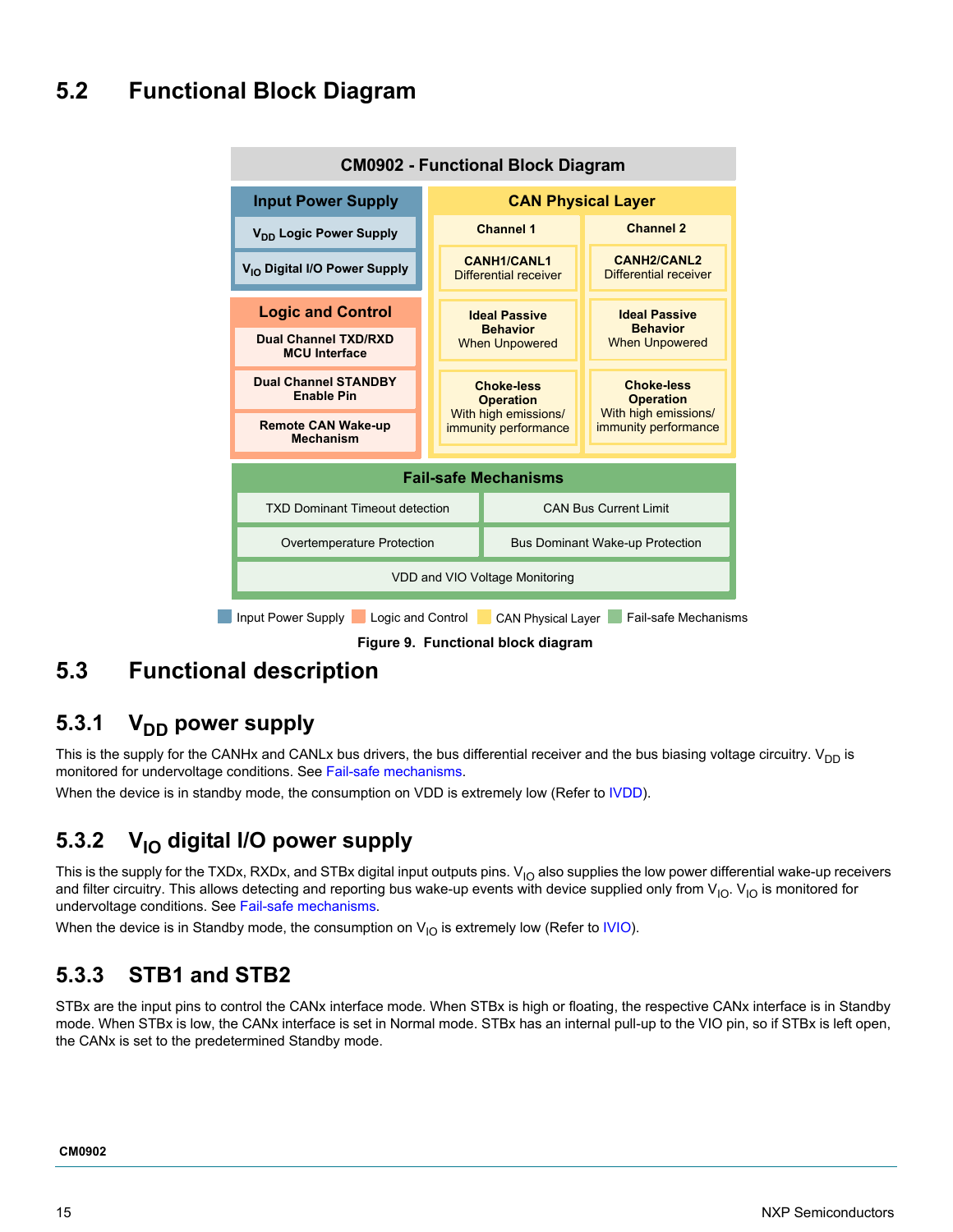## **5.3.4 TXD1 and TXD2**

TXDx is the device input pin to control the CANx bus level. In the application, this pin is connected to one of the microcontroller's transmit pins. When TXDx is high or floating, the CANHx and CANLx drivers are OFF in Normal mode, setting the bus in a recessive state. When TXDx is low, the CANHx and CANLx drivers are activated and the bus is set to a dominant state. TXDx has a built-in timing protection on the 33CM0902 version, which disables the bus when TXDx is dominant for more than  $tX_{DOM}$ .

In Standby mode, TXDx has no effect on the respective CANx interface.

### **5.3.5 RXD1 and RXD2**

RXDx is the bus output level report pin. This pin connects to one of the microcontroller's receive pins in the application. RXDx is a pushpull structure in Normal mode. When the respective CANx bus is in a recessive state, RXDx is high, and low when the bus is dominant. In Standby mode, the push-pull structure is disabled, RXDx is pulled up to VIO via a resistor  $(R_{PU-RXD1})$ , and is in a high level. When the bus wake-up is detected, the push-pull structure resumes and RXDx reports a wake-up via a toggling mechanism (refer to [Figure](#page-10-0) 5).

## **5.3.6 CANH1 / CANL1 and CANH2 / CANL2**

These are the CAN bus pins and each channel 1 or 2 is fully independent from each other. CANLx is a low-side driver to GND, and CANHx is a high-side driver to VDD. In Normal mode and TXDx high, the CANHx and CANLx drivers are OFF, and the voltage at CANHx and CANLx is approx. 2.5 V, provided by the internal bus biasing circuitry. When TXDx is low, CANLx is pulled to GND and CANHx to VDD, creating a differential voltage on the CAN bus.

CANHx and CANLx drivers are OFF in Standby mode, and pulled to GND via the CANx interface R<sub>IN</sub> resistors (ref to parameter Input [Resistance\)](#page-7-2). CANHx and CANLx are high-impedance with extremely low leakage to GND in device unpowered mode, making the device ideally passive when unpowered. CANHx and CANLx have integrated ESD protection and extremely high robustness versus external disturbance, such as EMC and electrical transients. These pins have current limitation and thermal protection.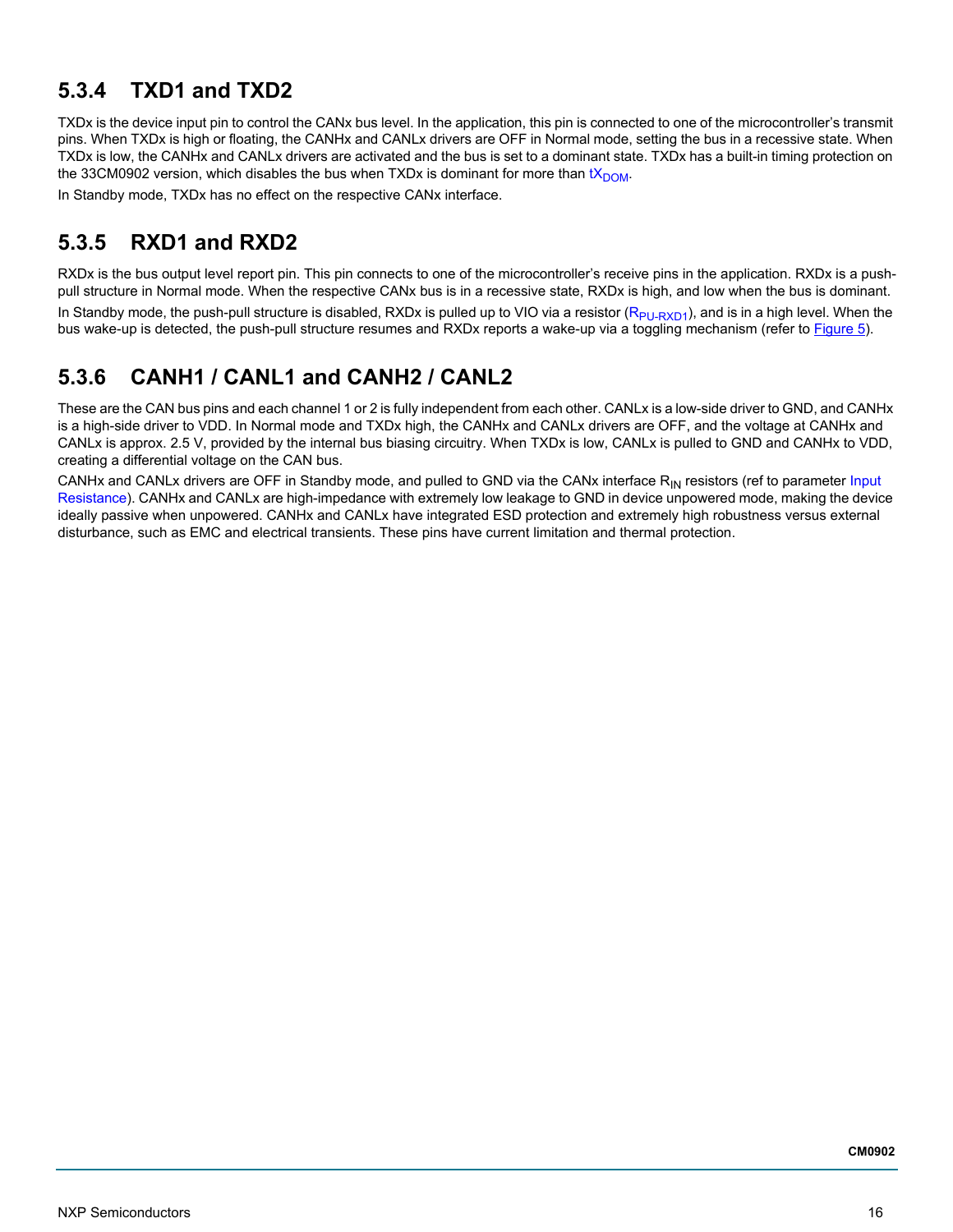# <span id="page-16-2"></span>**6 Functional operation**

# <span id="page-16-0"></span>**6.1 Operating modes**

The CM0902 provides two CAN, each one capable of independently operating in two modes: Standby and Normal.

### **6.1.1 Normal mode**

This mode is selected when the STBx pin is low. In this mode, the device is able to transmit information from TXDx to the bus and report the bus level on the RXDx pin. When TXDx is high, CANHx and CANLx drivers are off and the bus is in the recessive state (unless it is in an application where another device drives the bus to the dominant state). When TXDx is low, CANHx and CANLx drivers are ON and the bus is in the dominant state.

### **6.1.2 Standby mode**

This mode is selected when the STBx pin is high or floating. The device is not able to transmit information from TXDx to the bus and it cannot report accurate bus information in this mode. The device can only report bus wake-up events via the RXDx toggling mechanism.

When both CAN interfaces are in Standby mode, the power consumption from  $V_{DD}$  and  $V_{IO}$  is extremely low. The CANHx and CANLx pins are pulled to GND via the internal  $R_{IN}$  resistors in this mode.

### **6.1.2.1 Wake-up mechanism**

The CM0902 includes bus monitoring circuitry to detect and report bus wake-ups. To activate a wake-up report, three events must occur on the CAN bus:

- event 1: a dominant level for a time longer than  $t_{WU/FT1}$  followed by
- event 2: a recessive level (event 2) longer than  $t_{WU-FLT2}$  followed by
- event 3: a dominant level (event 3) longer than  $t_{WU-FLT2}$ .

The RXD pin reports the bus state (bus dominant => RXD low, bus recessive => RXD high). The delay between bus dominant and RXD low, and bus recessive and RXD high is longer than in Normal mode (refer to  $t_{TGLT}$ ). The three events must occur within the  $t_{WU-TO}$ timeout.

[Figure](#page-10-0) 5 ["Wake-up pattern timing illustration](#page-10-0)" illustrates the wake-up detection and reporting (toggling) mechanism.

If the three events do not occur within the  $T_{WU\ TO}$  timeout, the wake-up and toggling mechanism are not activated. This is illustrated in [Figure](#page-11-0) 6. The three events and the timeout function avoid a permanent dominant state on the bus which would generate a permanent wake-up situation, and prevent the system from entering into Low-power mode.

### **6.1.3 Unpowered mode**

When  $V_{IO}$  is below  $V_{IO}$  UV, the device is in unpowered mode. Both CAN buses is in high-impedance and not able to transmit, receive, or report bus wake-up events through any of the buses.

## <span id="page-16-1"></span>**6.2 Fail-safe mechanisms**

The device implements various protection, detection, and predictable fail-safe mechanisms explained below.

### **6.2.1 STB and TXD input pins**

The STBx input pin has an internal integrated pull-up structure to the VIO supply pin. If STBx is open, the respective CANx interface is set to Standby mode to ensure predictable behavior and minimize system current consumption.

The TXDx input pin also has an internal integrated pull-up structure to the VIO supply pin. If TXDx is open, the CANx driver is set to the recessive state to minimize current consumption and ensure no false dominant bit is transmitted on the bus.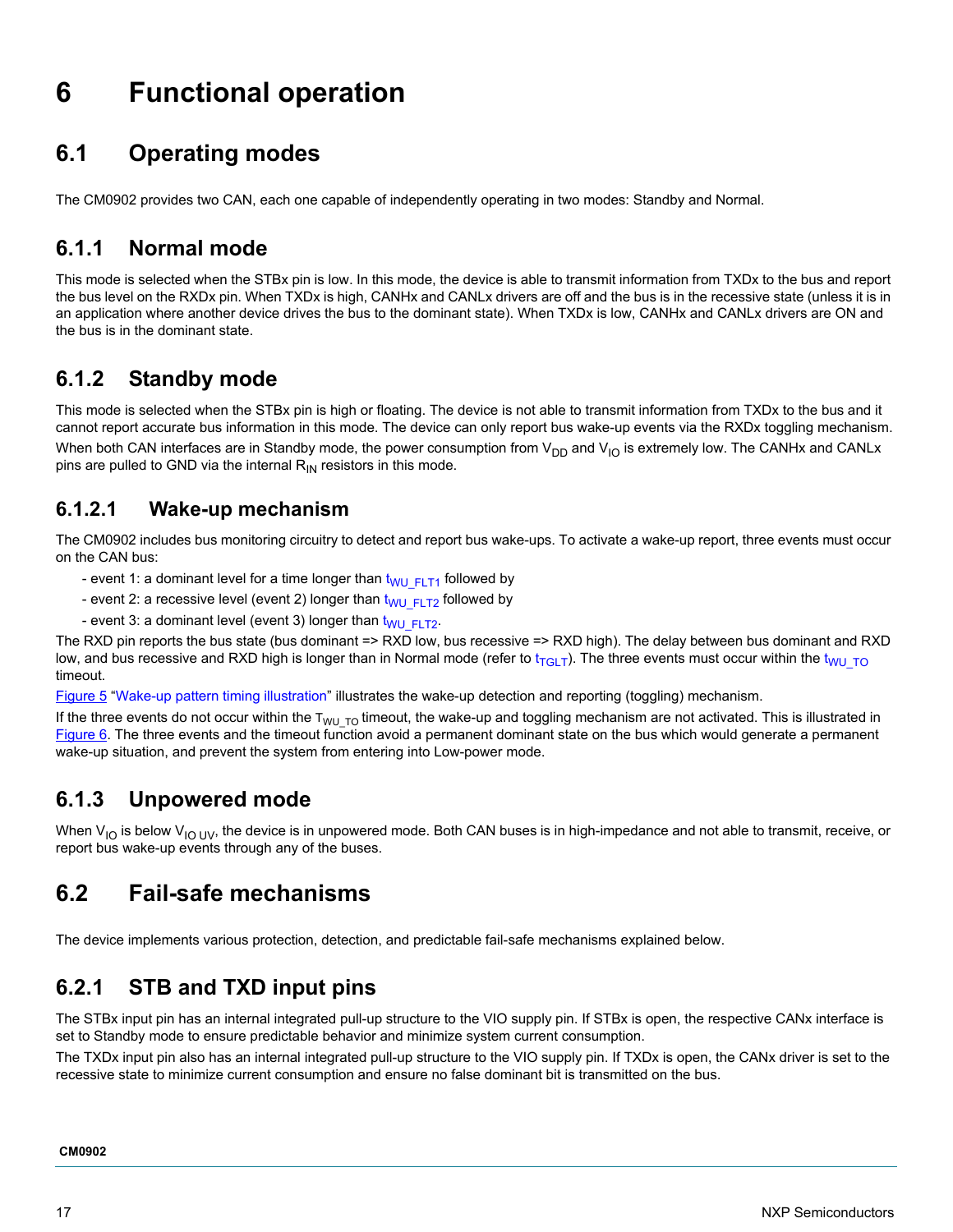### **6.2.2 TXD dominant timeout detection**

The 33CM0902 device implements a TXD dominant timeout detection and protection mechanism. If TXDx is set low for a time longer than the  $tX_{\text{DOM}}$  parameter, the CANx drivers are disabled and the CANx bus returns to the recessive state. This prevents the bus from being set to the dominant state permanently in case a fault sets the TXDx input to low level permanently. The device recovers when a high level is detected on TXDx (Refer to [Figure 7\)](#page-11-1).

### **6.2.3 CAN current limitation**

The current flowing in and out of the CANHx and CANLx driver is limited to a maximum of 100 mA, in case of a short-circuit (parameter for  $I_{LIM1}$ ).

### **6.2.4 CAN overtemperature**

If the driver temperature exceeds  $T_{SD}$ , the driver turns off to protect the device. A hysteresis is implemented in this protection feature. The device overtemperature and recovery conditions are shown in [Figure](#page-17-0) 10. The driver remains disabled until the temperature has fallen below the OT threshold minus the hysteresis and a TXD high to low transition is detected. Since both CAN interfaces are fully independent, each driver requires a high to low transition of its own TXDx pin to re-enable the CAN driver.



Event 1: overtemperature detection. CAN driver disabled.

Event 2: temperature falls below "overtemperature. threshold minus hysteresis" => CAN driver remains disabled.

Event 3: temperature below "overtemperature. threshold minus hysteresis" and TxD high to low transition => CAN driver enabled.

Event 4: temperature above "overtemperature. threshold minus hysteresis" and TxD high to low transition => CAN driver remains disabled.

#### **Figure 10. Overtemperature behavior**

## <span id="page-17-0"></span>6.2.5 V<sub>DD</sub> and V<sub>IO</sub> supply voltage monitoring

The device monitors the  $V_{DD}$  and  $V_{IO}$  supply inputs.

The device is set in Standby mode if V<sub>DD</sub> falls below V<sub>DD UV</sub> [\(VDD\\_UV\)](#page-12-2). This ensures a predictable behavior due to the loss of V<sub>DD</sub>. CAN drivers, receiver, or bus biasing cannot operate any longer. In this case, the bus wake-up is available as  $V_{10}$  remains active.

If V<sub>IO</sub> falls below V<sub>IO UV</sub> [\(VIO\\_UV](#page-12-3)), the device is set to an unpowered condition. This ensures a predictable behavior due to the loss of  $V_{\text{IO}}$ , CAN drivers, receivers, or bus biasing cannot operate any longer. This sets the bus in high-impedance and in ideal passive condition.

### **6.2.6 Bus dominant state behavior in standby mode**

When the CAN interface is in Standby mode, a bus dominant condition due to a short-circuit or a fault in any of the CAN nodes, does not generate a permanent wake-up event, since the specific wake-up sequence and timeout protect the device from waking-up with an unwanted event.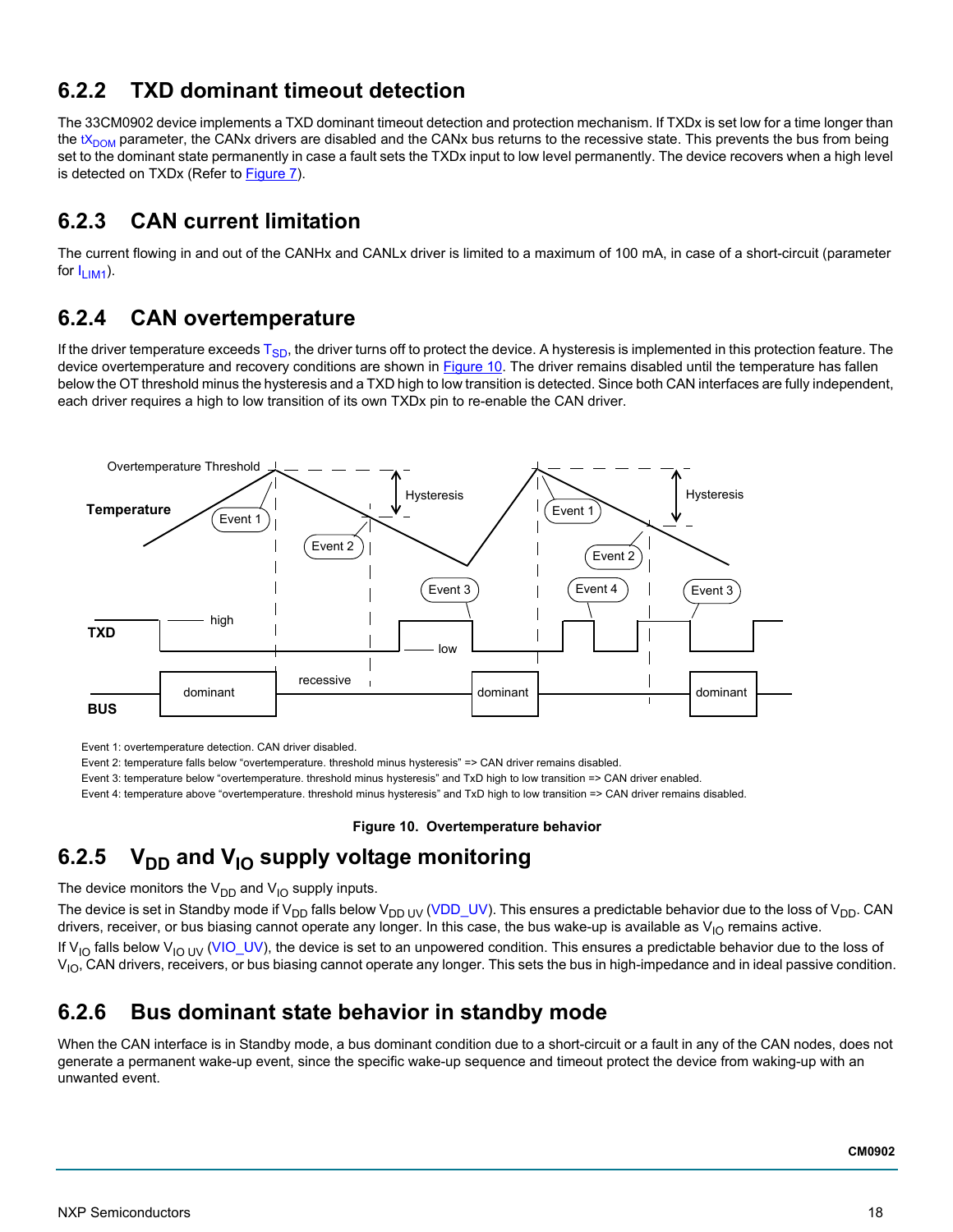# <span id="page-18-0"></span>**6.3 Device operation summary**

The following table summarizes the CAN interface operation and the state of the input/output pins, depending on the operating mode and power supply conditions.

#### **Standby and normal modes**

| mode    | <b>Description</b>                    | $V_{DD}$ range           | $V_{\text{IO}}$ range      | <b>STBx</b>         | <b>TXDx</b>                                                                              | <b>RXDx</b>                                                                                   | <b>CANx</b>                                                                                                                                                                       | Wake-up         |
|---------|---------------------------------------|--------------------------|----------------------------|---------------------|------------------------------------------------------------------------------------------|-----------------------------------------------------------------------------------------------|-----------------------------------------------------------------------------------------------------------------------------------------------------------------------------------|-----------------|
| Normal  | Nominal supply<br>and normal<br>mode  | from $4.5V$<br>to 5.5 V  | from $2.8$ V<br>to $5.5$ V | Low                 | TXD High<br>$\Rightarrow$ bus<br>recessive<br>$TXD$ Low $\Rightarrow$<br>bus<br>dominant | Report CAN state<br>(bus recessive $\Rightarrow$<br>RXD high, bus<br>dominant => RXD<br>low). | CANH and CANL drivers controlled<br>by TXD input.<br>Differential receiver reports the bus<br>state on RXD pin.<br>Biasing circuitry provides approx<br>2.5 V in recessive state. | <b>Disabled</b> |
| Standby | Nominal supply<br>and standby<br>mode | from 0.0 V<br>to $5.5$ V | from $2.8$ V<br>to $5.5$ V | High or<br>floating | No effect. on<br>CAN bus.                                                                | Report bus wake up<br>via toggling<br>mechanism.                                              | CAN driver and differential receiver<br>disabled.<br>Bus biased to GND via internal R <sub>IN</sub><br>resistors.                                                                 | Enabled         |

#### **Undervoltage and loss of power conditions**

| Standby due   Device in<br>to V <sub>DD</sub> loss | standby mode<br>due to loss of<br>$V_{DD}$ ( $V_{DD}$ falls<br>below $V_{DD+IV}$               | from $0.0$ to<br>V <sub>DD UV</sub> .<br>(11) | from $2.8$ V<br>to 5.5 $V$<br>(12) | X<br>(10) | ⋏ | Report bus wake up<br>via toggling<br>mechanism.                                  | CAN driver and differential receiver<br>disabled.<br>Bus biased to GND via internal R <sub>IN</sub><br>resistors. | Enabled        |
|----------------------------------------------------|------------------------------------------------------------------------------------------------|-----------------------------------------------|------------------------------------|-----------|---|-----------------------------------------------------------------------------------|-------------------------------------------------------------------------------------------------------------------|----------------|
| Unpowered<br>due to $V_{10}$<br>loss               | Device in<br>unpowered<br>state due to low<br>$V_{\text{IO}}$ . CAN bus<br>high-<br>impedance. | (11)                                          | from $0.0 V$<br>to $V_{IO}$ $UV$   | X         | х | Pulled up to $V_{10}$<br>down to $V_{10}$ approx<br>$= 1.5 V$ , then<br>released. | CAN driver and differential receiver<br>disabled.<br>High-impedance, with ideal passive<br>behavior.              | Not available. |

Notes

<span id="page-18-3"></span>10. STBx pin has no effect. CANx Interface enters in Standby mode.

<span id="page-18-1"></span>11.  $V_{DD}$  consumption < 10 uA down to  $V_{DD}$  approx 1.5 V.

<span id="page-18-2"></span>12.  $V_{10}$  consumption < 10 uA down to  $V_{10}$  approx 1.5 V. If STB is high or floating.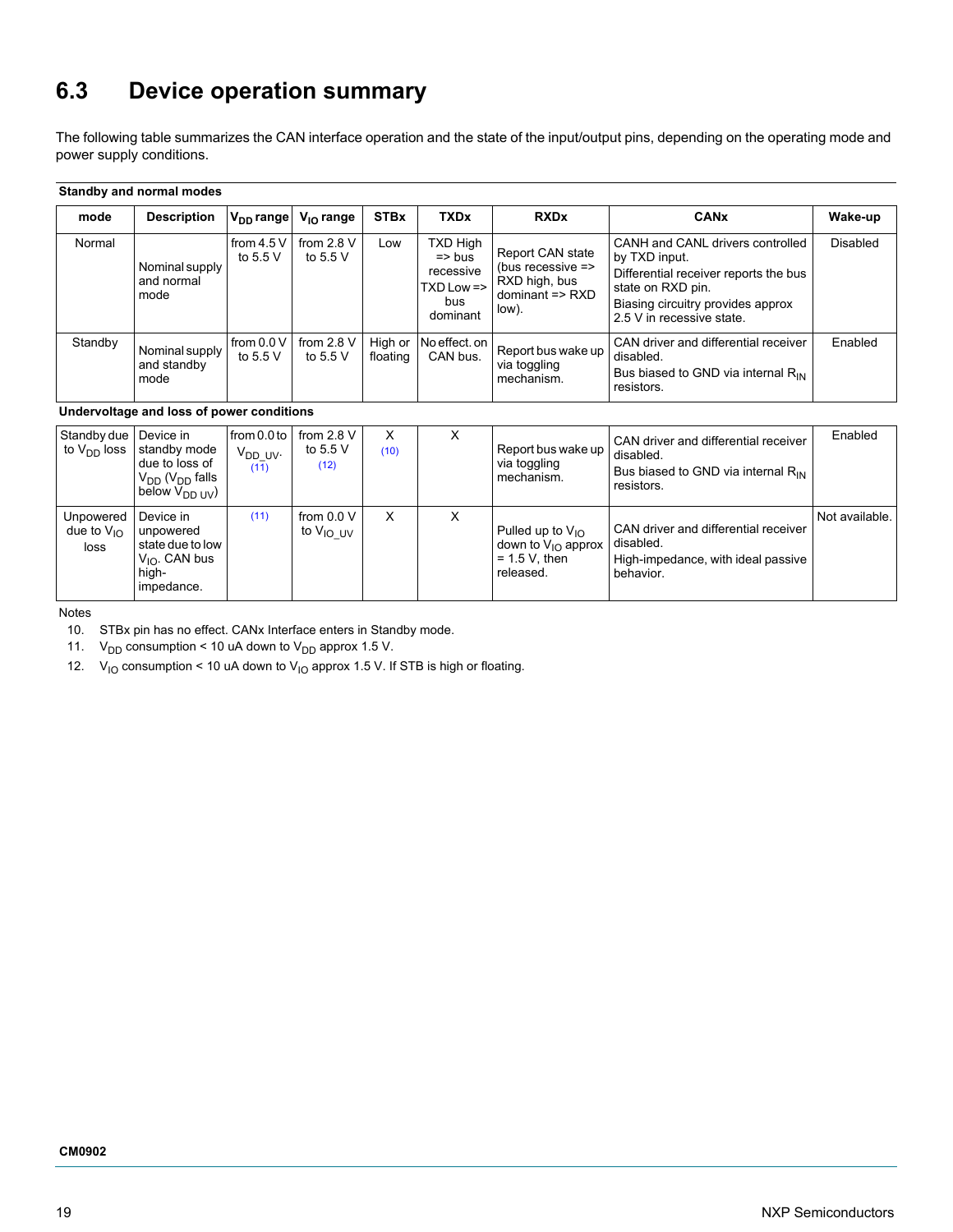# <span id="page-19-0"></span>**7 Typical applications**

# <span id="page-19-1"></span>**7.1 Application diagrams**



**Figure 12. Dual supply typical application schematic**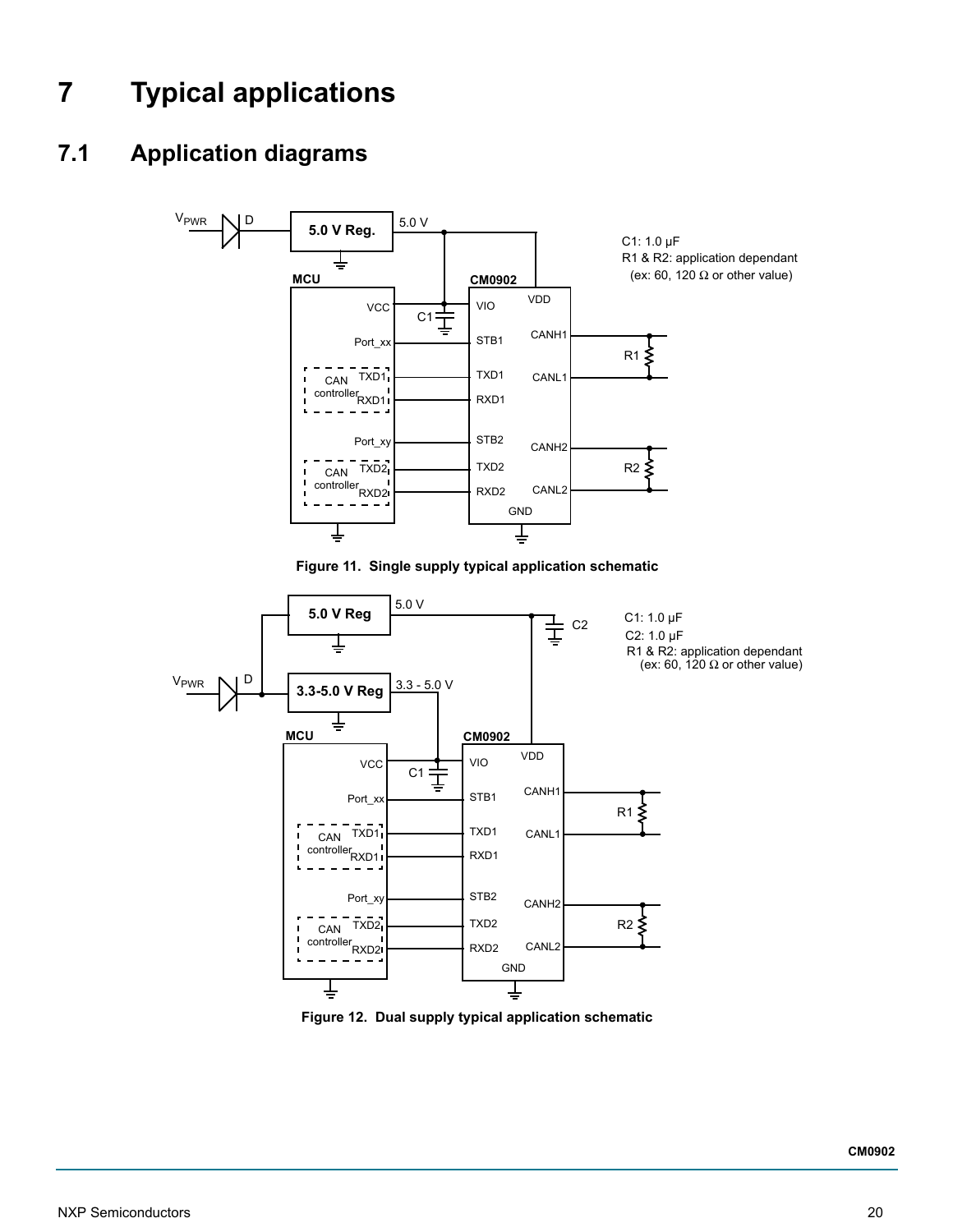

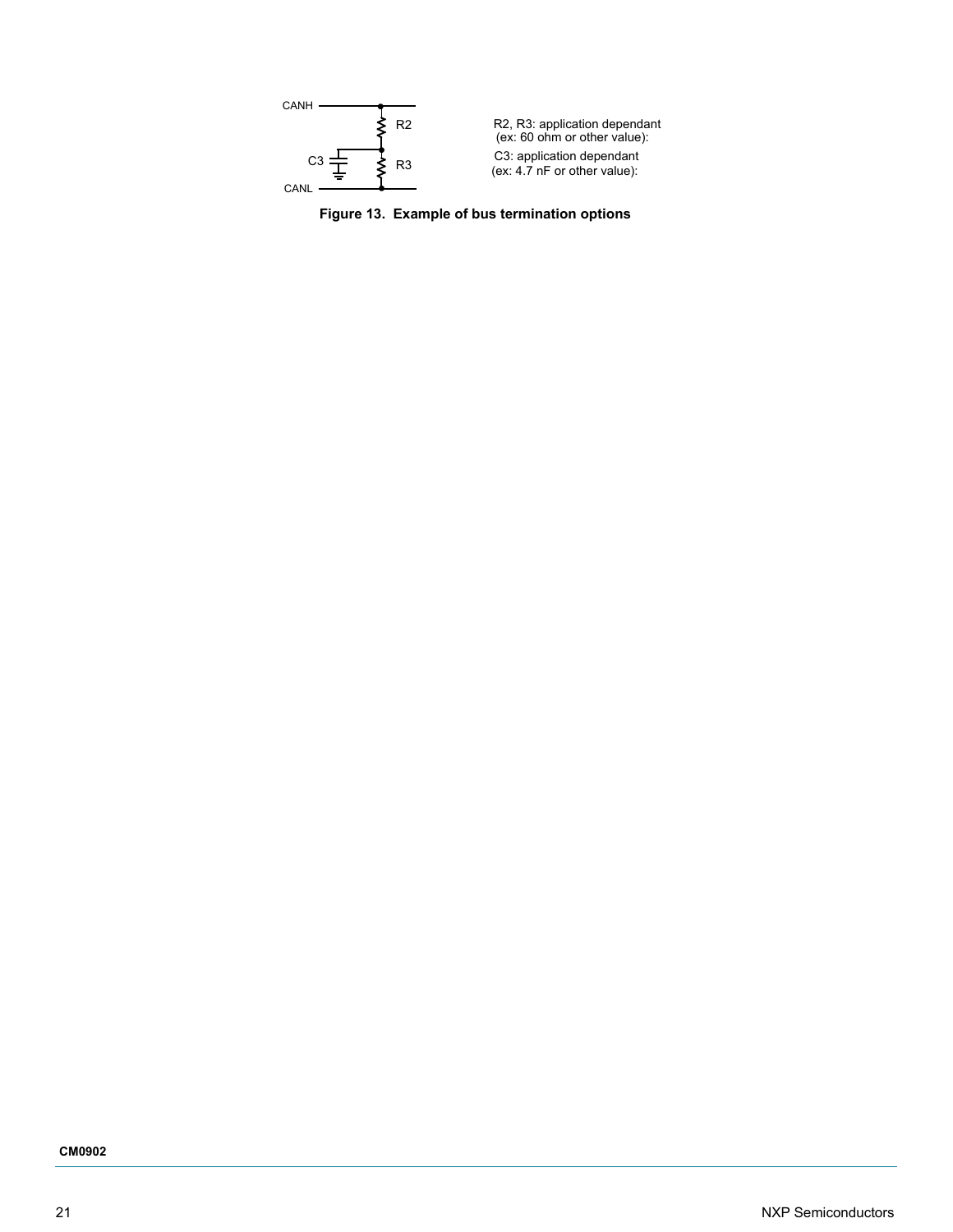# <span id="page-21-1"></span>**8 Packaging**

# <span id="page-21-0"></span>**8.1 Package mechanical dimensions**

Package dimensions are provided in package drawings. To find the most current package outline drawing, go to <www.nxp.com> and perform a keyword search for the drawing's document number.

### **Table 8. Packaging Information**

.

| Package      | Suffix | Package outline drawing number |  |  |
|--------------|--------|--------------------------------|--|--|
| 14-Pin SOICN | $ -$   | 98ASB42565B                    |  |  |







| C NXP SEMICONDUCTORS N.V.<br>ALL RIGHTS RESERVED | MECHANICAL OUTLINE |                          | PRINT VERSION NOT TO SCALE |             |
|--------------------------------------------------|--------------------|--------------------------|----------------------------|-------------|
| $T$ $T$ $T$ $F$ $t$                              |                    | DOCUMENT NO: 98ASB42565B | RFV: I                     |             |
| 14LD SOIC N/B, 1.27 PITCH<br>CASE-OUTLINE        |                    |                          | STANDARD: JECDEC MS-012AB  |             |
|                                                  |                    | SOT108-4                 |                            | 11 APR 2016 |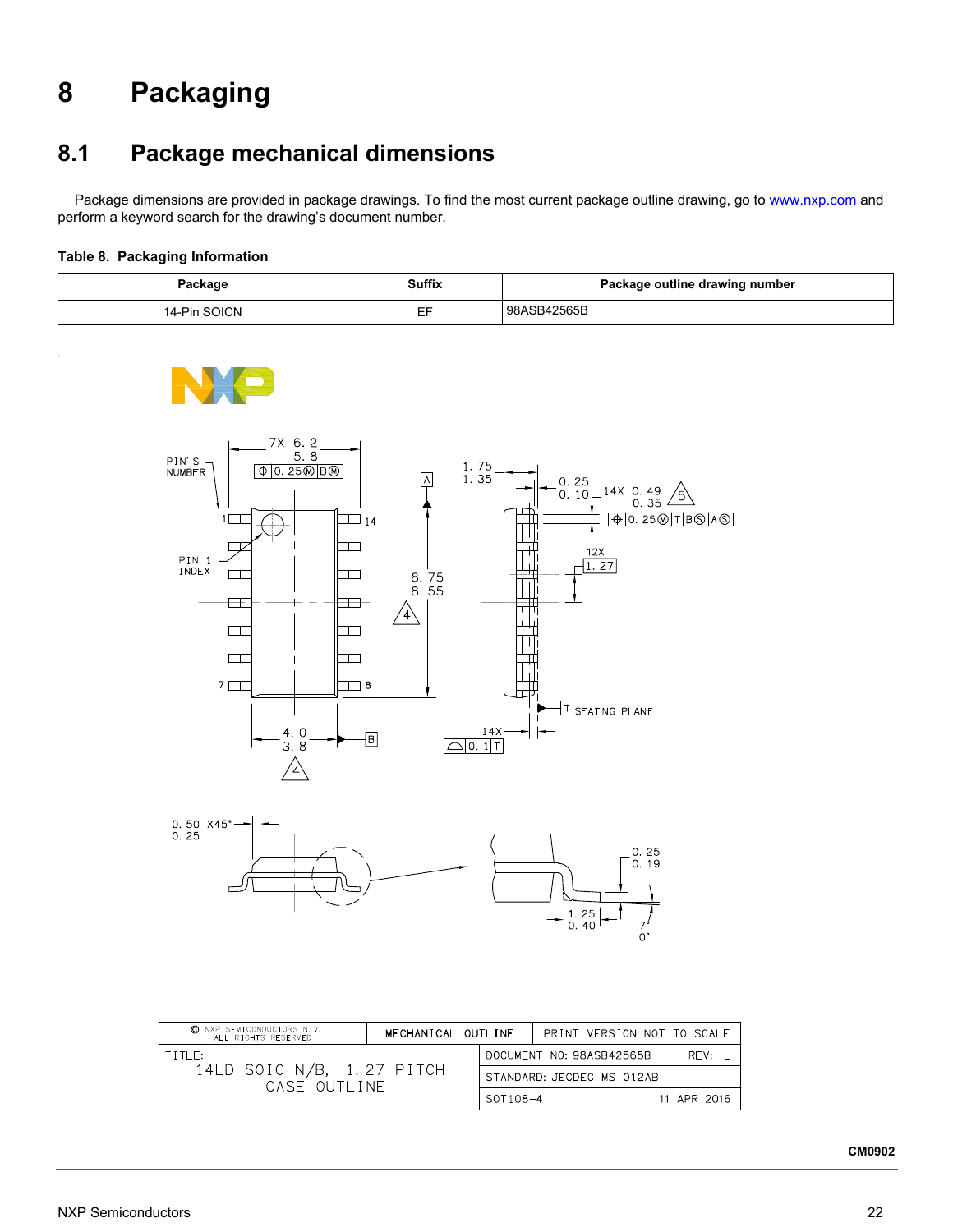

NOTES:

.

- 1. DIMENSIONS ARE IN MILLIMETERS.
- 2. DIMENSIONING AND TOLERANCING PER ASME Y14.5M-1994.
- DATUMS A AND B TO BE DETERMINED AT THE PLANE WHERE THE BOTTOM OF THE LEADS<br>EXIT THE PLASTIC BODY. DATUM T IS A SURFACE.  $3.$
- $\overbrace{A}$  this dimension does not include mold flash, protrusion or gate burrs. Mold flash, protrusion or gate burrs shall not exceed 0.15 mm per side. This dimension is determined at the plane where the bottom of the lead
- $\circ$  This dimension does not include dambar protrusion. Allowable dambar protrusion shall be 0.127 totoal in excess of the lead width at maximum material condition.

| C NXP SEMICONDUCTORS N.V.<br>ALL RIGHTS RESERVED | MECHANICAL OUTLINE |          | PRINT VERSION NOT TO SCALE |             |  |
|--------------------------------------------------|--------------------|----------|----------------------------|-------------|--|
| $T$ ITI $F$ :                                    |                    |          | DOCUMENT NO: 98ASB42565B   | RFV:        |  |
| 14LD SOIC N/B, 1.27 PITCH<br>CASE-OUTLINE        |                    |          | STANDARD: JECDEC MS-012AB  |             |  |
|                                                  |                    | S0T108-4 |                            | 11 APR 2016 |  |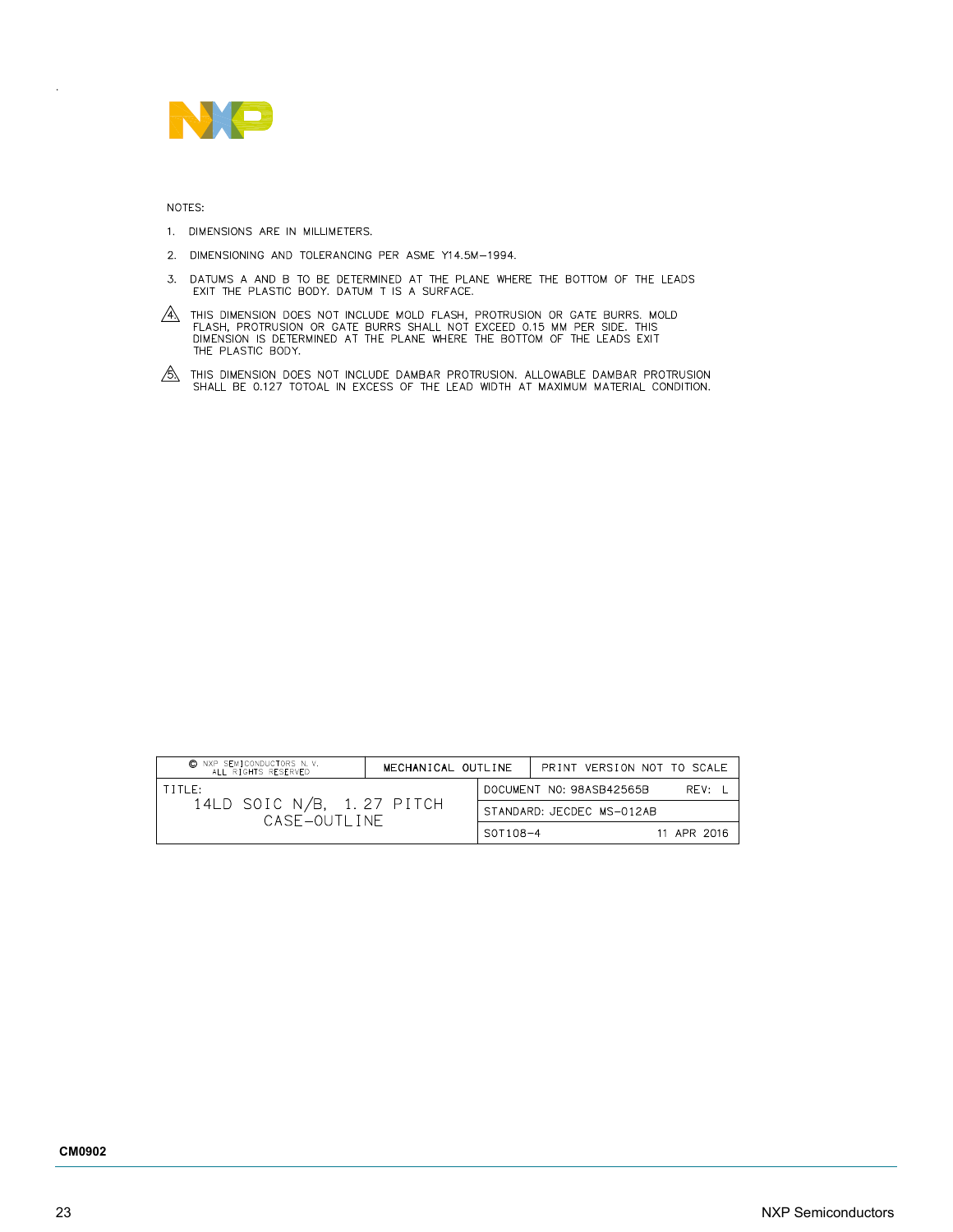# <span id="page-23-0"></span>**9 Revision history**

| <b>Revision</b> | Date    | <b>Description of changes</b>                                                                                                                                                                                                                                                                                           |
|-----------------|---------|-------------------------------------------------------------------------------------------------------------------------------------------------------------------------------------------------------------------------------------------------------------------------------------------------------------------------|
| 1.0             | 6/2014  | Initial release                                                                                                                                                                                                                                                                                                         |
| 2.0             | 11/2014 | Data adjusted to match latest silicon                                                                                                                                                                                                                                                                                   |
| 3.0             | 1/2015  | Changed ordering information from PC to MC                                                                                                                                                                                                                                                                              |
| 4.0             | 4/2015  | Added information for dual speed (up to 1 Mbit/s)<br>$\bullet$<br>Added V <sub>REC_SM1</sub> & V <sub>REC_SM2</sub> (CANH, CANL recessive voltage, sleep mode) to Table 5<br>Added driver symmetry $V_{\text{SYM1}}$ & $V_{\text{SYM2}}$ to Table 5<br>Updated I <sub>IN UPWR1</sub> & I <sub>IN UPWR2</sub> in Table 5 |
|                 | 8/2016  | Updated document to NXP form and style                                                                                                                                                                                                                                                                                  |